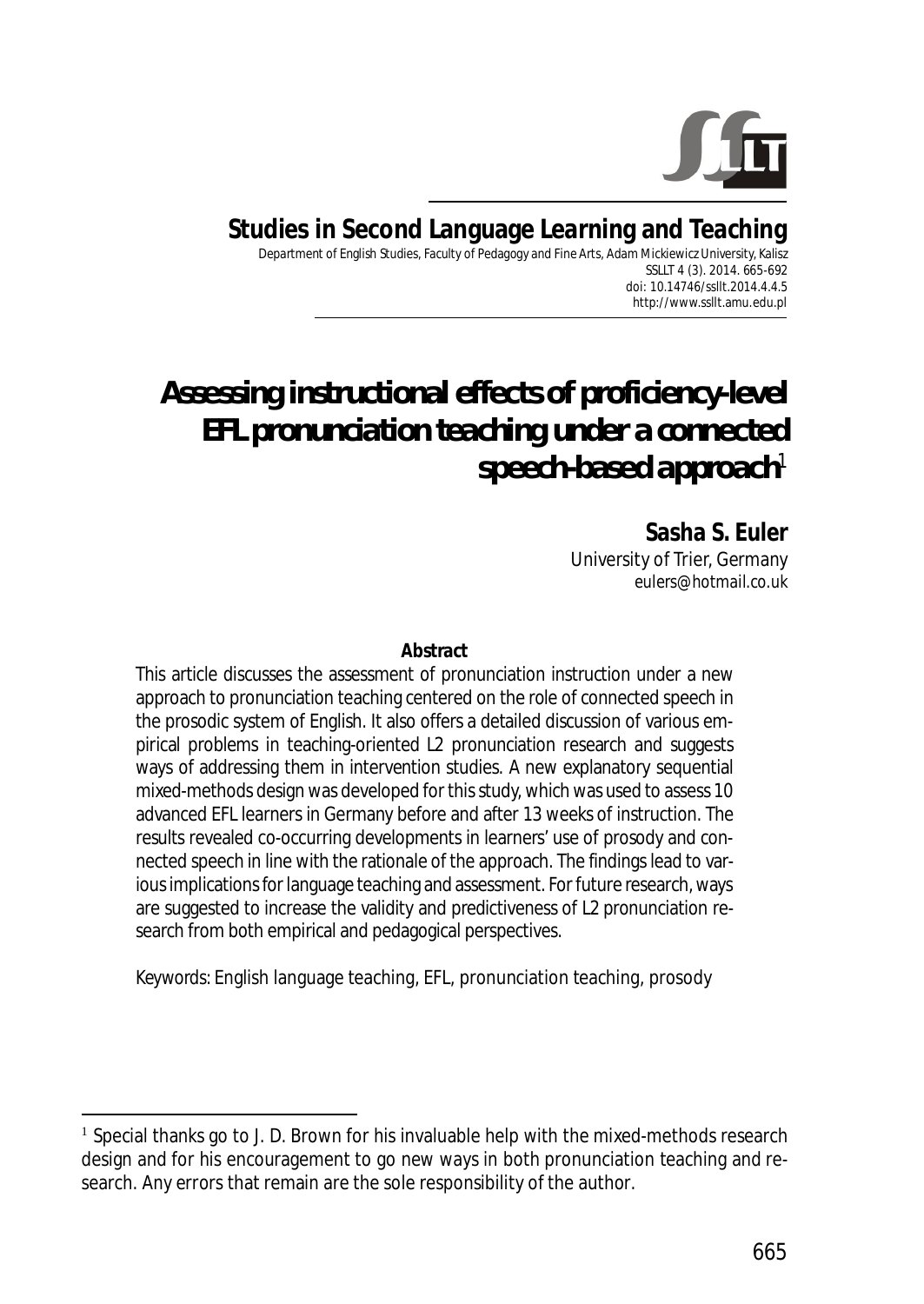#### **1. Introduction**

Pronunciation can still be considered an "orphan" (Gilbert, 2010) in English language teaching (ELT).<sup>2</sup> The problem is that owing to the long neglect of this area of ELT, pronunciation pedagogy lags significantly behind the advances made in other domains of ELT. Addressing this issue, Gilbert (2010, p. 3) notes that "there need to be major changes in teacher training, materials available, appropriate supporting research, and changes in curricula," and in Brown and Kondo-Brown (2006a) calls are repeatedly made for a *systematic approach* and the development of *practical materials* (e.g., pp. 25, 94). In order to accomplish this, a first step is to develop a view of language, that is, a view of the underlying logic of how language is structured and how its constituent parts interlock to form a meaningful whole (a good example being Lewis' [1993, 1997] lexical approach). From there, priorities can be set and curricula and materials developed so that a workable pedagogical system may be established. This has been done in the creation of a connected speech-based approach to pronunciation teaching (ConSpA; see Euler, 2014a, 2014b, 2014c), which is the basis for the instruction conducted for the present study.

With the communicative turn in ELT, pronunciation (then understood as the drilling of isolated sounds) was initially deemed to be of little relevance, before pronunciation teaching gradually shifted to a focus on prosody owing to its inherent meaning and context-generating quality (Chun, 2002). The ConSpA (outlined in Appendix A) is a recent development of this tendency in that it centers on English rhythm and the reduction, deletion and linking processes resulting from the need to maintain stress timing. The way rhythm and connected speech create prosodic words and chunk the stream of speech into meaningful units significantly impacts students' intelligibility, comprehensibility and accentedness if not employed adequately, and causes enormous difficulty in listening comprehension because of the mismatch between students' representation of the language and authentic L1 speech (see Euler, 2014c for a discussion).

While intuitively plausible, empirical evaluations are essential in order to justify the alleged prioritizing of prosody-oriented teaching over segment-oriented teaching (or no pronunciation focus at all). However, such studies are very difficult to conduct because entire teaching programs need to be evaluated, which poses considerable empirical as well as logistical challenges. As a consequence, only few studies can be identified that go beyond impressionistic

 $^{\text{2}}$  This situation has improved in SLA research. However, as will be argued in this paper, SLA scholars tend to follow very different paradigms so that the benefit for ELT is not clear, where pronunciation is still a much neglected area (Grant, 2014).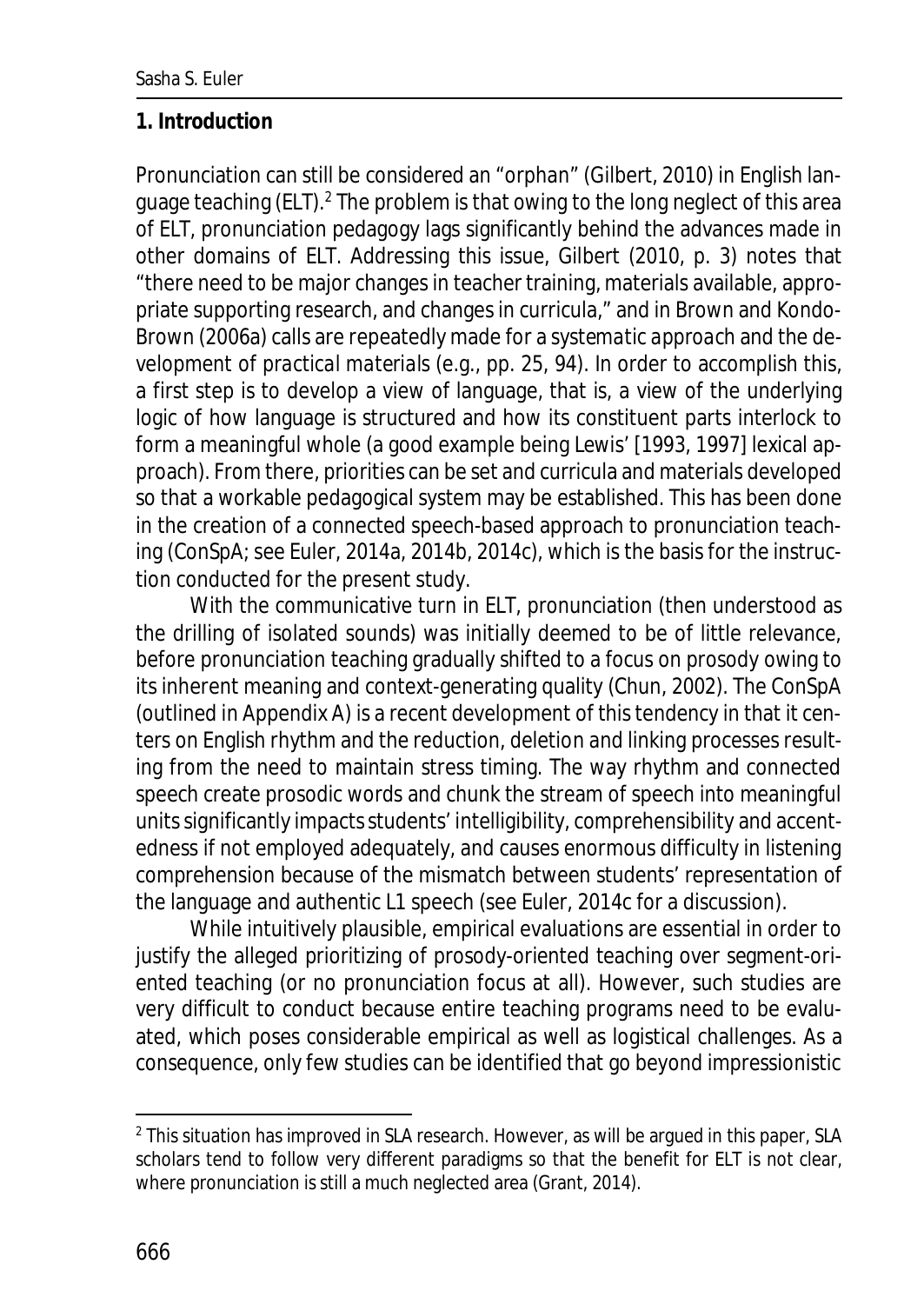teacher judgments (e.g., Couper, 2003; Ricard, 1986) or artificial laboratory experimentation (e.g., Watkins, Rauber, & Baptista, 2009) and provide *both* empirically sophisticated and practically applicable results. Three of these studies will be briefly discussed.

In an earlier study, Anderson-Hsieh, Johnson, and Koehler (1992) investigated SPEAK Test raters' pronunciation judgments of readings of a text passage in relation to errors in segmentals, prosody, and syllable structure. The authors obtained general accent ratings from three experienced raters (EFL teachers who had worked as SPEAK Test raters) and statistically correlated them with a general value based on counts of individual errors marked on transcriptions for sounds, syllable structure and prosody. While sounds and syllable structure correlated significantly with the accent ratings (-.67 and -.76, respectively), prosody showed the strongest relationship (-.90) (all at  $p < .0001$ ). However, the authors conclude that in addition to such statistical correlation data, "research is needed that further investigates the specific ways in which prosody affects pronunciation judgments" (p. 549). This need is addressed in the following studies and in the present one.

Derwing, Munro, and Wiebe (1998) conducted an instructional intervention study under the premise that more studies with longer interventions under natural conditions were needed in which the exact type of instruction is specified. To address such needs, the authors organized three different groups who received 12 weeks of instruction for segmental accuracy (1), general speaking habits and prosodic factors (2), and general English with no specific pronunciation focus (3; a placebo group). Instruction was assessed based on diagnostic sentences and extemporaneous speech data, both rated for comprehensibility and accentedness. For the sentence data a two-way ANOVA with Time (pretest-posttest) and Focus (segmental, prosodic, placebo) as factors revealed significant improvements for both pronunciation groups for comprehensibility, while accentedness improved with all three groups. The second, more naturalistic test elicited data with a picture story. Here six experienced raters rated 45-second recordings of 48 students. In this test, the accent scores proved nonsignificant, while in the comprehensibility test only the prosodic group showed significant improvements. These findings suggest that the unit of measurement (read sentences vs. extemporaneous samples) as well as the focus of instruction have an impact on pronunciation ratings. The authors argue convincingly that the high ratings for the segmental group in the sentence-reading test was a result of their undivided attention being focused on perfect production, while in the free speech test students' attention was divided and their segmental knowledge was, apparently, not transferrable, while prosodic skills were (p. 406). The transferability of prosodic skills to free speech clearly supports prosody-oriented approaches to pronunciation teaching.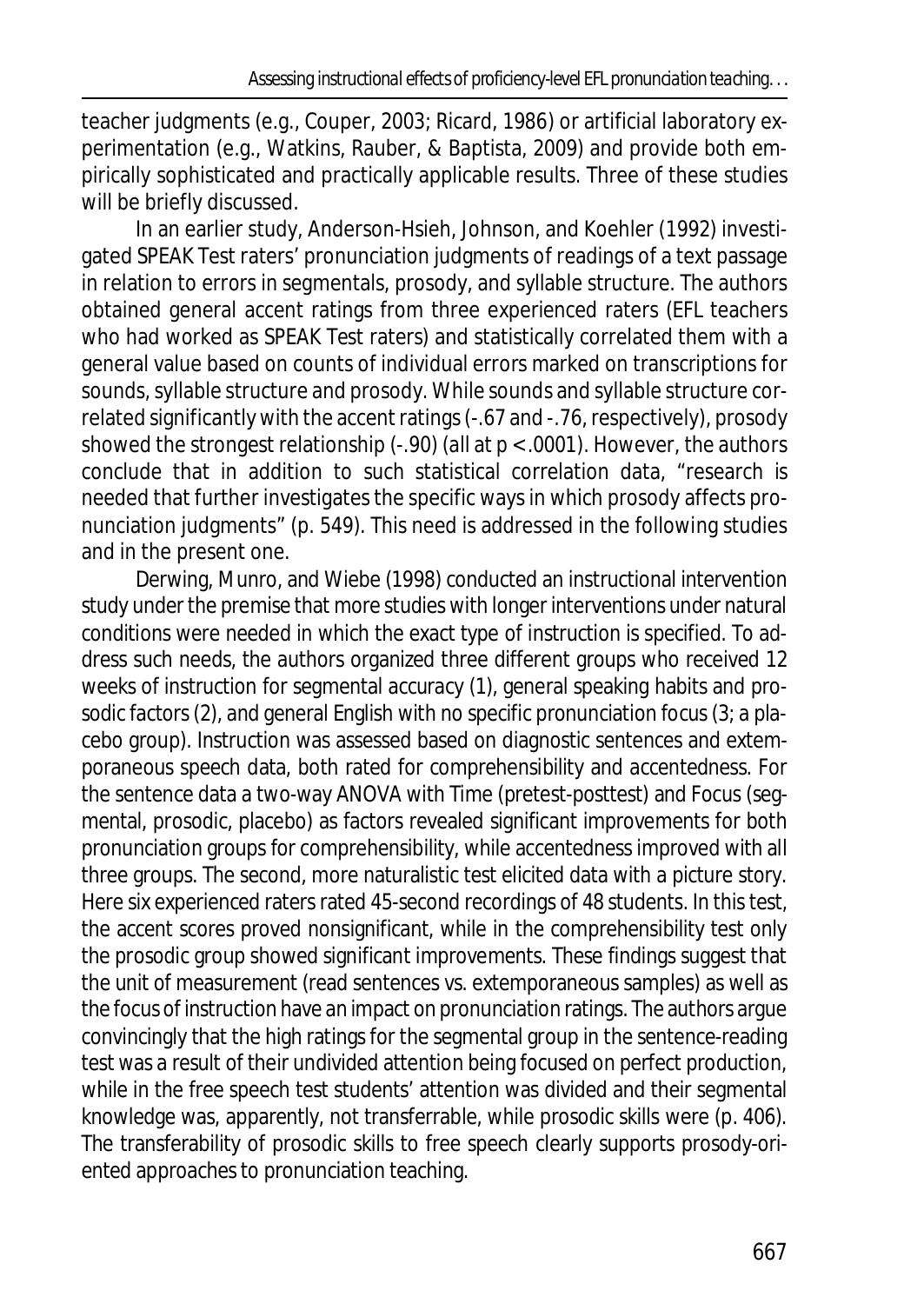Still, as ANOVA analyses are very general and can blur individual case facts, in Derwing and Rossiter (2003) the authors took the same data and conducted a more qualitative analysis to determine which forms to best focus on in teaching practice (p. 3). In this study, six professional judges rerated the recordings by marking transcriptions and commenting on prosody. Comprehensibility was classified as either problematic to comprehend, irritating, or salient (clearly noticeable) but not problematic. The authors counted all errors as either segmental/syllable structure, morphological, syntactic, semantic, filled pauses, repetition or prosodic. The authors found that "over conditions, times, and judges, errors problematic for comprehensibility [24.1% of identified errors] tended to be mostly phonological, bothersome errors [32%] were mostly due to filled pauses, and salient errors [43.7%] were predominantly morphological" (p. 10). A repeated measures ANOVA for prosody showed a significant 16% discrepancy between the global and segmental group in the posttest, confirming that prosodic instruction promotes automaticity (p. 13). The authors suggest that future research include "the description of developmental patterns in pronunciation, the effectiveness of specific activities in pronunciation instruction, and the ongoing investigation of factors that affect comprehensibility" (p. 14). The present study follows these suggestions and looks specifically at prosody and resulting connected speech phenomena.

### **2. Agenda of the present study**

In order to assess instructional effects of the ConSpA, the following research questions were devised:

- 1. Can pronunciation instruction using a top-down ConSpA lead to measurably improved pronunciation proficiency?<sup>3</sup>
- 2. Which linguistic and experimental factors seem to shape or influence accent ratings?

While the first question, addressed through global accent ratings, more generally looks at the effectiveness of intervention, the second question is needed to show if the ConSpA could fulfill its purpose of making highly intricate aspects of English phonology like rhythm, elision and linking teachable (see Appendix A).

<sup>&</sup>lt;sup>3</sup> Since this paper assesses highly advanced learners, intelligibility and comprehensibility are already given. The course underlying the experiment was advertised as a pronunciation and oral fluency course for advanced learners only. Since in the assessment standard language tests are used (as in the Certificate of *Proficiency* in English), pronunciation here *de facto* refers to the dimension of accentedness as at such advanced levels relative correspondence with a target norm is assessed.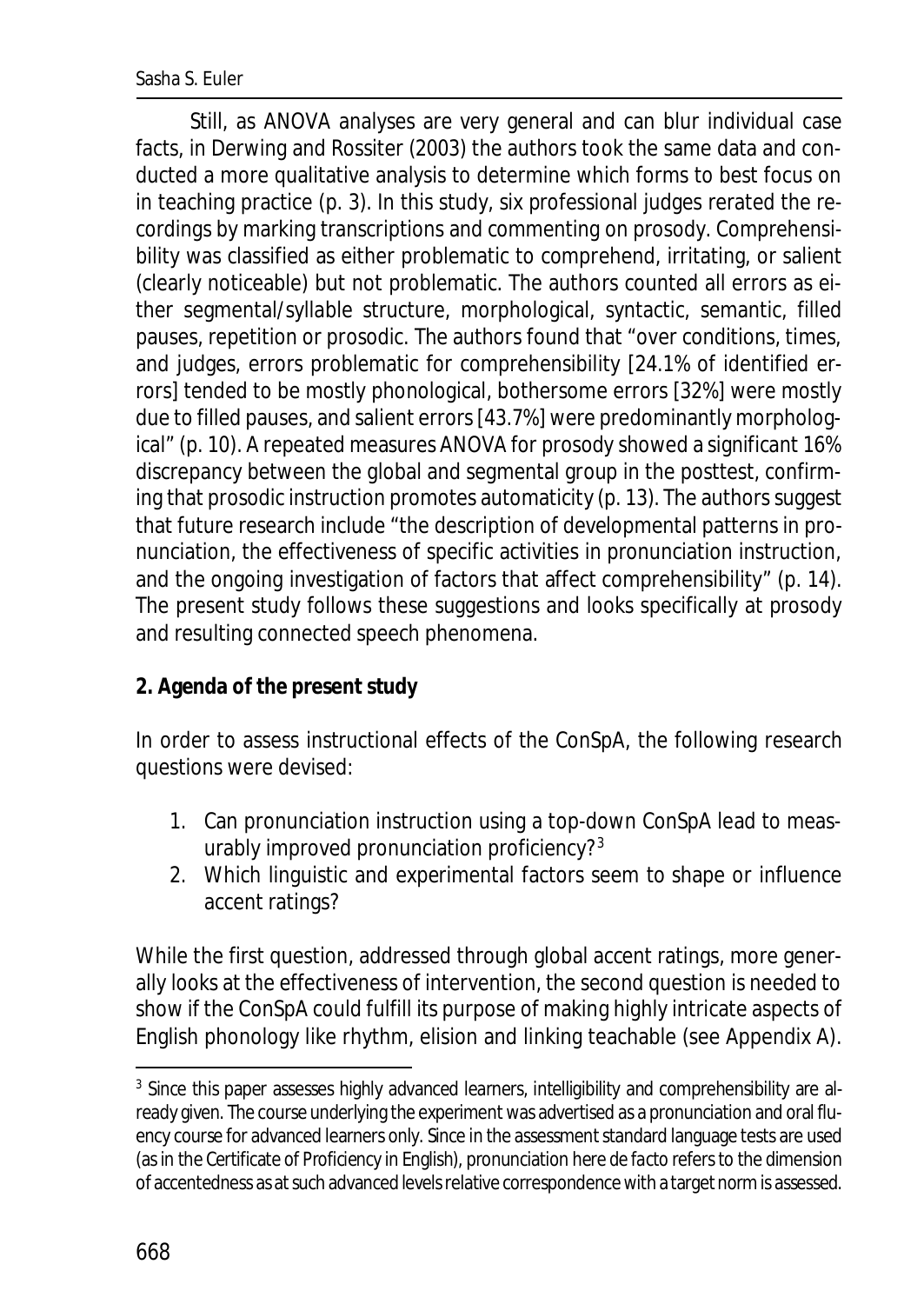For this purpose, a new mixed-methods design was employed to address Research questions 1 and 2 through its different parts and to research naturalistic language in order to maximize pedagogical applicability. Along these lines this paper also has a specific research methodological agenda. As will be shown, much of the existing L2 pronunciation research has been criticized for its lacking applicability to pedagogical contexts, so that the third questions was:

3. Which research methodology factors should be considered in teachingoriented L2 pronunciation studies?

The rationale behind this question, starting with an extensive discussion in the following section, is to raise awareness for future research. This will be accomplished by calling on various voices from the field (see below), which may be interpreted as indicating that among scholars interested in language pedagogy, a Kuhnian state of crisis, possibly eventually leading to a paradigm shift, may be commencing (see Kuhn, 1970, 1977). Possible solutions to such empirical factors will be further discussed in the last section of this paper, which will, in addition to a discussion of the results of the experiment, also include implications for language teaching and assessment. As a consequence, this paper will be of relevance for three applied linguistic fields: instructed L2 pronunciation acquisition, ESL/EFL pronunciation teaching, and language testing. Language testing reported in this paper, as will be shown, was characterized by the fact that some language examiners were able to look beyond prosodic distortions due to nervousness and/or test/experiment conditions, while others took this as part of student performance and assessed it as such. The qualitative analysis also further validates Derwing and Rossiter's (2003) findings cited above on the effects of filled pauses, which is of further consequence for language examination purposes.

**3. Research methodology factors**

# **3.1. Empirical issues in L2 pronunciation research**

Much of the published research on L2 pronunciation acquisition deals with speech perception and production. From a TEFL perspective, the problem with this research is that it is

inaccessible to those without specialized knowledge of phonetics. Moreover, some of the research may not be perceived as practical because it has been carried out under strict laboratory conditions, so that it is not immediately clear how the findings apply to the classroom. (Derwing & Munro, 2005, p. 382)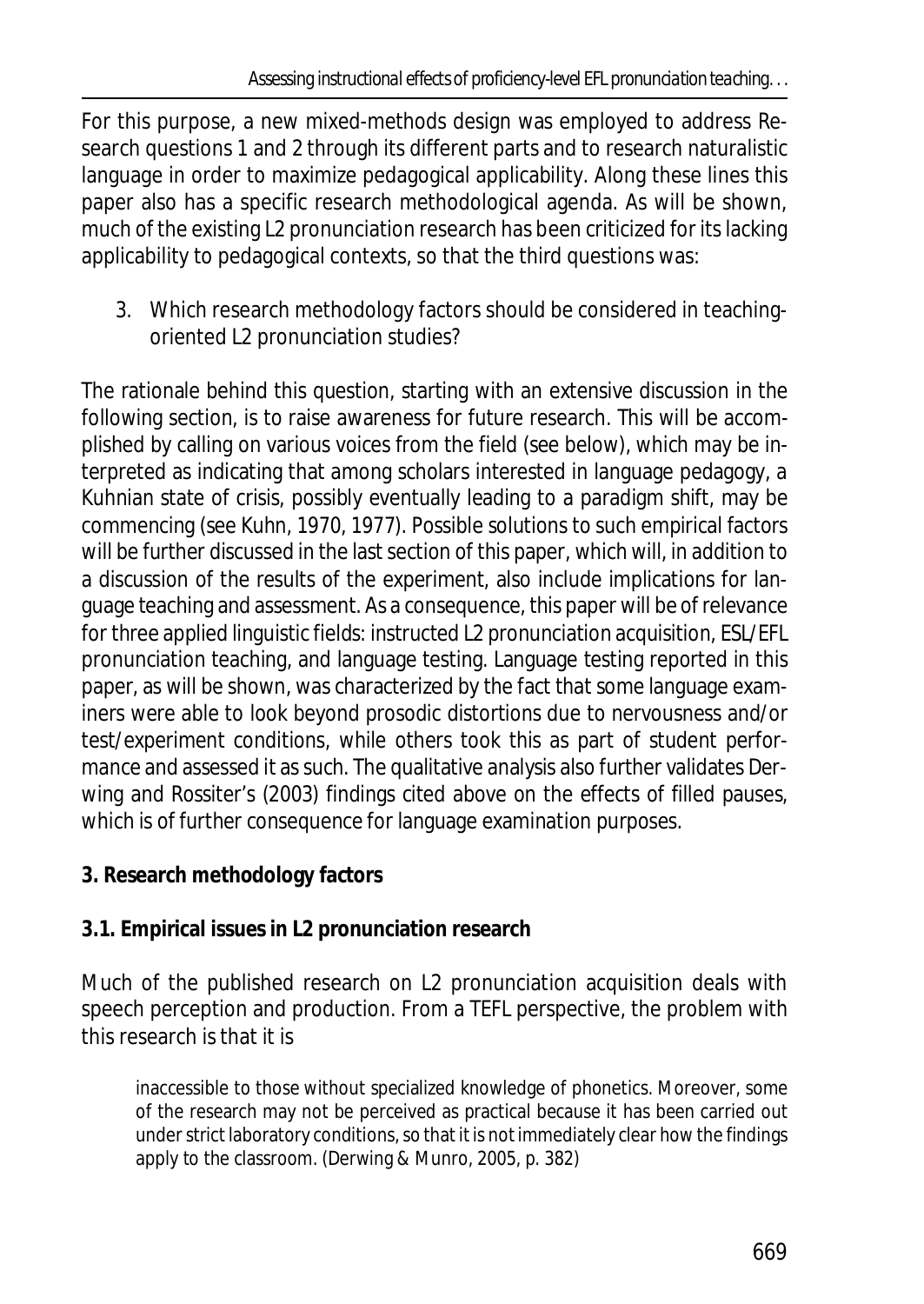### Zampini (2008) further illustrates this issue by arguing that

one of the primary drawbacks to laboratory-elicited speech is that it is rarely naturalistic. Indeed, some studies elicit the production of isolated syllables, words, or short phrases out of context, and the results of such studies may not be generalizable to speech in a natural setting. Some even question whether or not conversations conducted in a laboratory setting can be considered truly spontaneous or naturalistic. (p. 239)

The statement in the last sentence will be addressed in detail below and in the discussion section since facilitating the ability to use language spontaneously and in naturalistic settings should, arguably, be the aim of any L2 teaching effort.

In addition, and especially as regards instructional intervention studies, there are several design features relating to what is assessed that need to be addressed systematically. These features can be summarized under the following bullet points:

- · competence/acquisition versus performance
- · extemporaneous/spontaneous production versus controlled/self-monitored production
- · implicit or automatized versus explicit knowledge
- · large versus small scope and duration
- · communicative/interactive instruction versus teacher-centered or computer-based instruction
- applied linguistics versus linguistics applied

While in experimental phonetics/phonology or in more general linguisticsoriented SLA studies naturalistic language may not always be of relevance, in L2 phonological studies designed to inform language teaching (such as instructional intervention projects), the analysis of natural (or authentic/spontaneous/extemporaneous/conversational/free) speech seems necessary since, as has been said, producing such language is the explicit aim of any L2 instruction. This also has a strong psycholinguistic rationale. In the context of speech perception, Strange and Shafer (2008, p. 166) argue that "real spoken word recognition requires rapid identification or categorization of phonetic segments by reference to internalized representations of those categories." In experiments that are highly controlled, students are very likely to show what they are intellectually capable of, rather than what they have internalized, that is, what they would be capable of when the cognitive load is on communication (as has been indicated in the above Derwing et al. studies). In the context of intonation, Chun (2002, pp. 89-90, 94) addresses this problem from a useful perspective. She argues that a "distinction has to be made between acquisition phenomena and performance phenomena" since, especially in the context of research supporting ELT, "simply being able to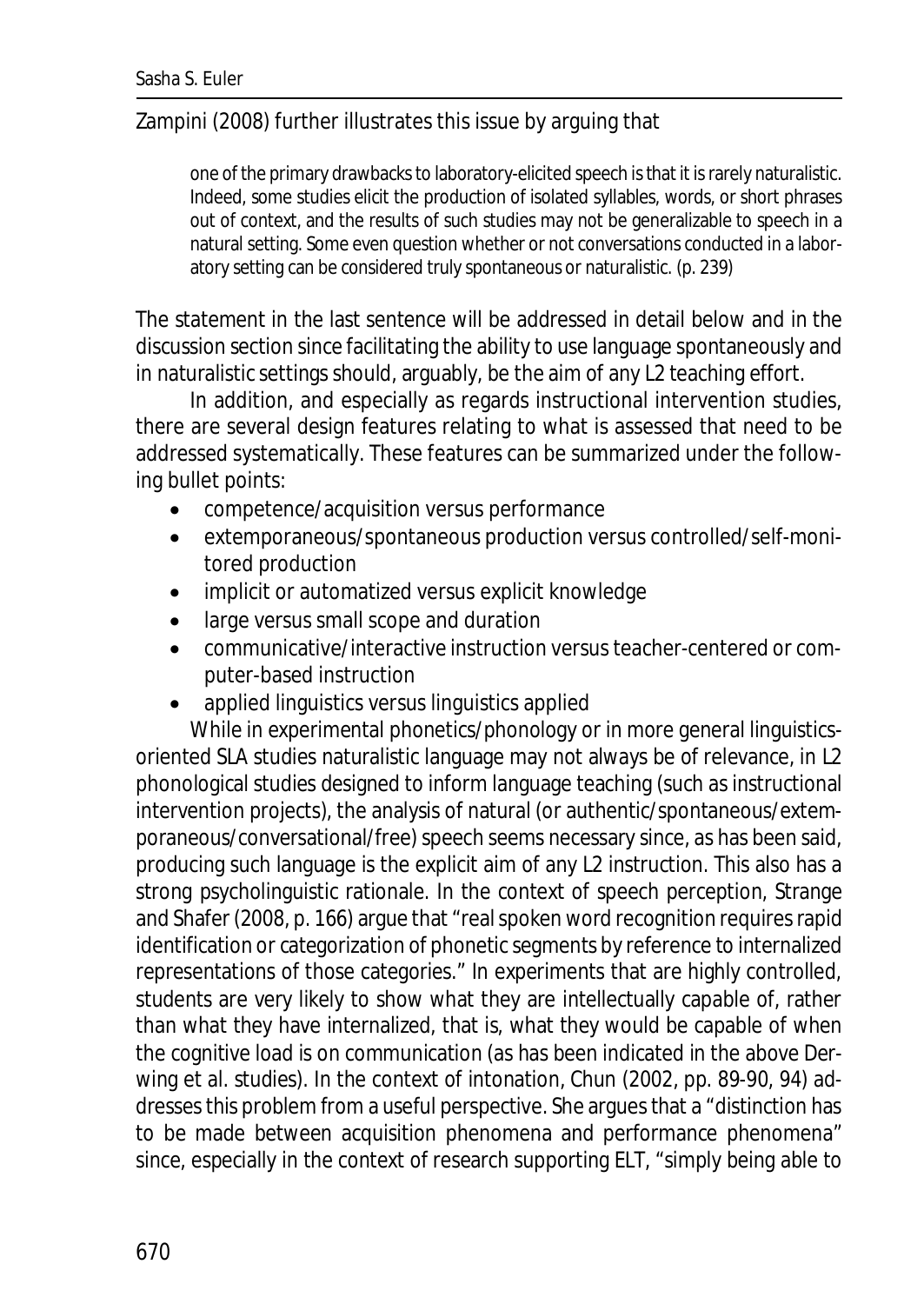demonstrate aspects of intonation physically and perceptually does not necessarily render the process useful from a teaching point of view." Internalized knowledge is not demonstrated adequately through "mere" performance, so that empirical research should be adapted accordingly. Likewise, Ellis (2013) argues from an instructed SLA perspective that while free constructed responses (communicative tasks) often empirically show little effect, they "arguably . . . constitute the best measure of learners' L2 proficiency" (p. 41).

Such arguments clearly relate to the type of knowledge demonstrated in elicited data. In looking back at meta-studies on the effectiveness of explicit instruction, Spada (2011) remarks that the alleged advantage of explicit instruction may be

due to the fact that the majority of tests to measure learners' progress in instructed SLA research are tests of explicit knowledge. In fact, 90% of the outcome measures in the primary studies included in the Norris & Ortega [2000] meta-analysis used highly constrained, discrete-focus linguistic tasks, whereas only 10% required extended communicative use of the L2. (p. 228)

While building explicit or declarative knowledge can speed up the acquisition process, and while automatized procedural knowledge *can* become "functionally equivalent" to implicit knowledge (DeKeyser, 2003, pp. 329-330), the inert knowledge problem (the nontransferability of grammar knowledge to free speech) must not be ignored (Larsen-Freeman, 2003). This is, in fact, a general problem in instructed SLA research. In the context of the implicit-explicit learning issue, for example, DeKeyser (2003, p. 336) argues that L2 research tends to be quite limited because studies are *too small in scope and duration*, they are *conducted in laboratory settings rather than classrooms* and *criterion measures tend to be very constrained* (grammatical judgment or fill-in-the-blank tests vs. freely constructed discourse). These factors hold equally true for L2 pronunciation research. There are many studies in which students receive some kind of computer training in the perception or production of minimal pairs, or a few brief frontal (teacher-centered/lecture-type) instruction sessions on articulatory settings and are then asked to read out or repeat wordlists in a laboratory, which is supposed to demonstrate their acquisition of English pronunciation (see e.g., some of the studies in Watkins et al., 2009). However, as has been argued by Chun (2002), such studies most likely demonstrate perceptual or productive *performance*, rather than actual *acquisition*. Owing to all such aspects, this kind of methodology renders such studies nearly completely irrelevant from a teaching perspective. In ELT it is well known and needs no further elaboration that language acquisition is best facilitated through meaningful interaction within a larger language program, and that language cannot be "taught" as in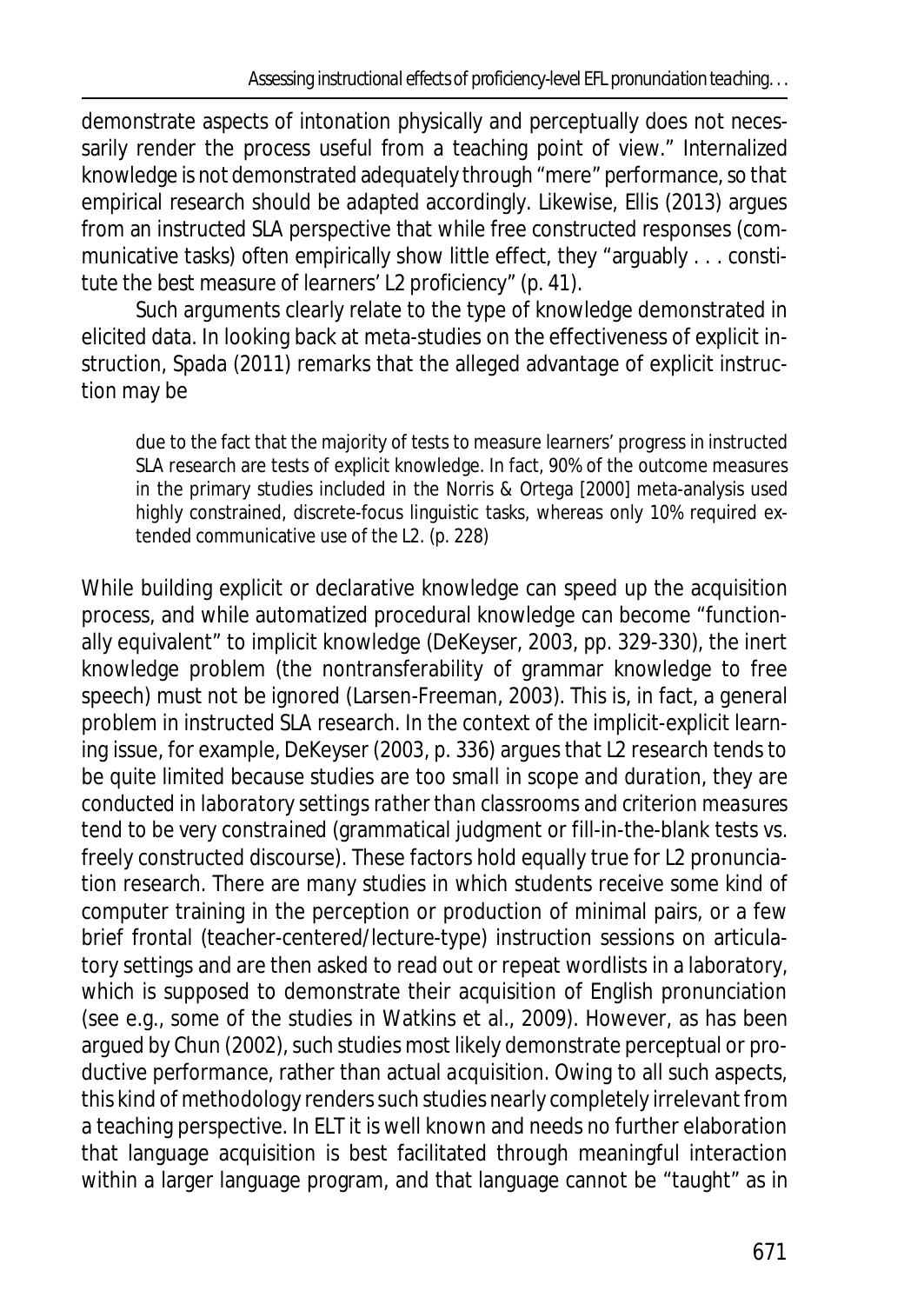transferred from teacher to student (e.g., H. D. Brown, 2007; Nunan, 2004). Therefore, the type of instruction in an experiment should also reflect the nature of classroom second language learning.

Along similar lines, Piske, Flege, MacKay, and Meador (2011) were able to confirm the hypothesis that errors observed in studies on sounds may well be only artifacts of the elicitation technique employed. The authors argue that while "most researchers would acknowledge that conversational speech should represent the most important criterion for success in acquiring L2 vowels . . . surprisingly few studies have been undertaken," which is most likely due to "the inherent difficulty in analyzing conversational speech under controlled conditions" (p. 2). This question concerns the balance between the ecological validity of a study (how similar the experiment is to natural communication or settings) and experimental control to achieve token richness and comparability (Post & Nolan, 2011; see also DeKeyser, 2003). The Derwing et al. studies reviewed above and the new mixed-methods design presented here explicitly try to strike such a balance. However, they still "simply" follow customary methods in L2 studies. In the discussion section, ways of adapting methods from other traditions for L2 research will be suggested.

As has been indicated, the fact that such discrepancies are discussed in review articles and handbook chapters such as the ones cited may be of significance from the perspectives of applied linguistic theory (e.g., Davies, 2007; Widdowson, 2000) and, especially, Kuhnian philosophy of science (Kuhn, 1970, 1977), indicating possible commencing paradigm shifts. Many years ago Henry Widdowson attempted to set a course for applied linguistic research with his contrast between a theoretical notion of "linguistics applied" and actual "applied linguistics":

With linguistics applied the theory of language and the models of description deriving from it must be those of linguistics. As an activity, therefore, it is essentially conformist. . . . For applied linguistics, the central question is: How can relevant models of language description be devised, and what are the factors which will determine their effectiveness. (Widdowson, 1984, p. 22)

Much of the work criticized above is essentially conformist in that the focus is on the linguistic tools available and how they can be used, rather than on realworld needs which can be identified and addressed (cf. Dörnyei, 2007, p. 17). In other words, while applied linguistics (such as ELT/TESOL) would start with classroom needs, linguistics applied (or simply general linguistics) aims at identifying established research paradigms and starts with scientific needs as reflected in these paradigms. The consequence of this is that in purely phonetic/phonological or general linguistic SLA studies the features criticized above may simply be considered the way "normal science" (to use Kuhn's terminology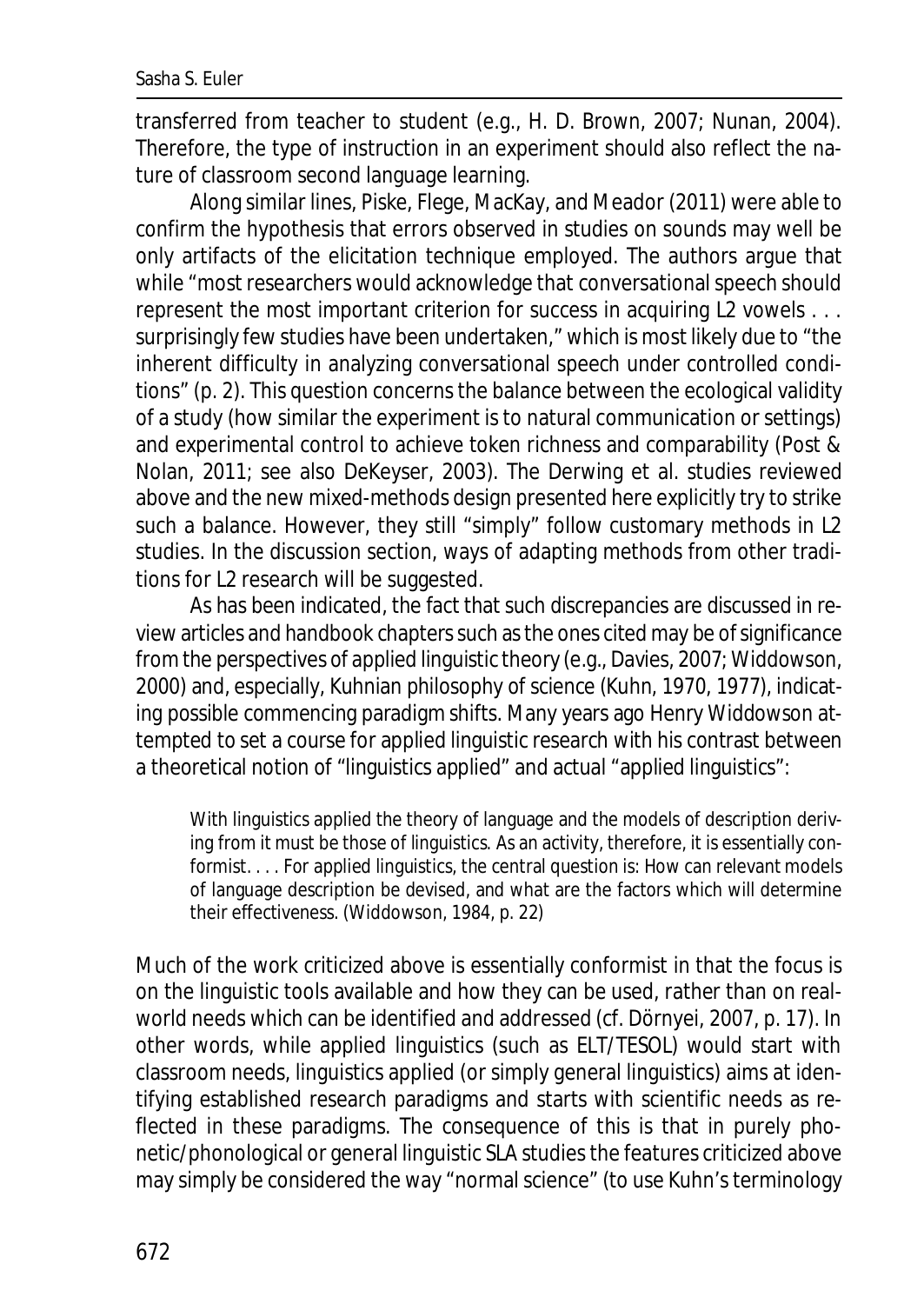again) is practiced under established paradigms. In teaching-oriented studies, however, it is necessary to start with real-world needs such as the nature of classroom language acquisition and teaching. This will, then, often create a different view of which issues still need to be solved, so that methodology has to be adapted to these needs (Davies, 2007, p. 29).

While more general linguistics/phonetics-oriented studies would often go for the second options listed in the above bullet points, the present study (even though it was quite restricted by institutional conditions) attempts to realize the first options as they are considered most conducive to pedagogical applicability.

## **3.2. The mixed-methods research (MMR) paradigm**

Since the mixed-methods paradigm is still rarely found in L2 pronunciation research, it seems important to highlight some theoretical underpinnings of this paradigm and the particular variant of it employed here, before design and results of the experiment are elaborated on. One of the distinctive purposes of mixed-methods research is that it can aid in *achieving a fuller understanding of a target phenomenon* and in *verifying one set of findings against another*. This is achieved by "trying to make  $1 + 1 = 3$  by carefully combining qualitative and quantitative data and analyses" (Brown, in press b, Chapter 6). While there are several different types of MMR designs, the present study uses an "explanatory sequential" design (Cresswell & Plano Clark, 2011). In this design, the data collection procedures involve first collecting quantitative data, then analyzing the data, and using the results to inform the follow-up qualitative data collection (Cresswell & Plano Clark, 2011, p. 185). This procedure is useful because researchers can interpret how the qualitative results help to *explain* the initial quantitative results. In practice, this is accomplished by selecting interesting, illustrative or odd cases from the whole population studied in the quantitative part for the qualitative follow-up analysis (Cresswell & Plano Clark, 2011, p. 181), which is thus not to be confused with "cherry picking" (compare Dörnyei, 2007). Especially as regards classroom SLA and pretest/posttest intervention studies, this is particularly useful because various secondary and developmental factors may play a role at a given moment. Possible issues of external validity aside, one consequence of this design can be that not all students may actually demonstrate their regular performance during data elicitation (e.g., Nunan, 2004, p. 30). The selection of cases for the qualitative follow-up analysis in this kind of MMR is a useful way of counteracting this problem.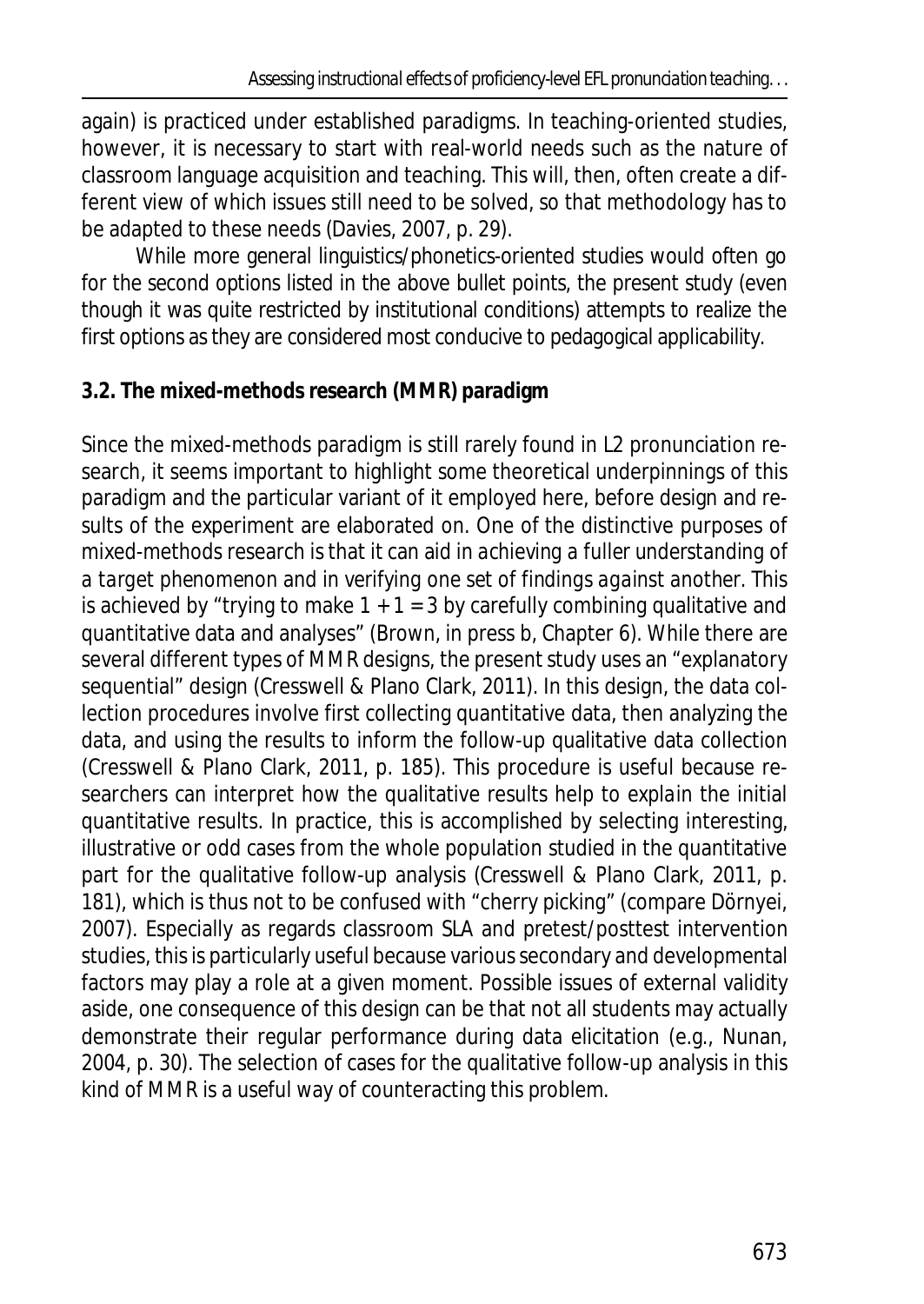### **4. Evaluation of the ConSpA**

### **4.1. Design**

The explanatory sequential design is realized in the present study as follows:

- 1. Phase I, quantitative data collection: Five professional Cambridge English Language Assessment speaking examiners from Britain and the USA were employed to assign global accent ratings, classified in a numerical system on a continuous nominal judgment scale. However, in order to avoid ceiling effects, as only advanced/proficiency learners were assessed, the Cambridge benchmark system realizing the Common European Framework (CEFR) for the levels B2, C1 and C2 (high intermediate, advanced, proficiency) was employed, resulting in a 9-point scale. Appendix B presents a variation of the Cambridge realization of the CEFR levels as it was given to the judges (further discussed in 4.3.1).
- 2. Phase II, qualitative data collection: A number of coding schemes (inspired by Brown & Kondo-Brown, 2006b) and semantic scales were devised in order to obtain a view of prosodic, segmental and connected speech deviations or realizations and of formal mistakes (compare Derwing & Rossiter, 2003). The data (recordings of oral production) were analyzed combining auditory analyses by the author and another trained linguist with ELT experience, and the use of phonetic speech analysis software.
- **4.2. Procedure**
- **4.2.1. Instruction and participants**

The instruction was conducted at a private language institute and at a university in Germany (13 90-min sessions over 15 weeks) as a pronunciation and oral fluency course under a ConSpA framework following a North American English model. The underlying idea of the ConSpA is that connected speech becomes processable and therefore teachable by establishing it as a logical consequence of the workings of the prosodic system, resulting in a teaching sequence as illustrated in Appendix A. Methodologically, this course followed the Celce-Murcia model of communicative pronunciation teaching (Celce-Murcia, Brinton, & Goodwin, 2011, pp. 44-48), but also included task-based units (see Euler, 2014c). 10 students in two groups (7 German, 2 Italian, 1 Polish, all between their 20s and early 40s) attended regularly and agreed that their recordings be used for research purposes. Students reported that they were not receiving any other instruction and that they did not have the time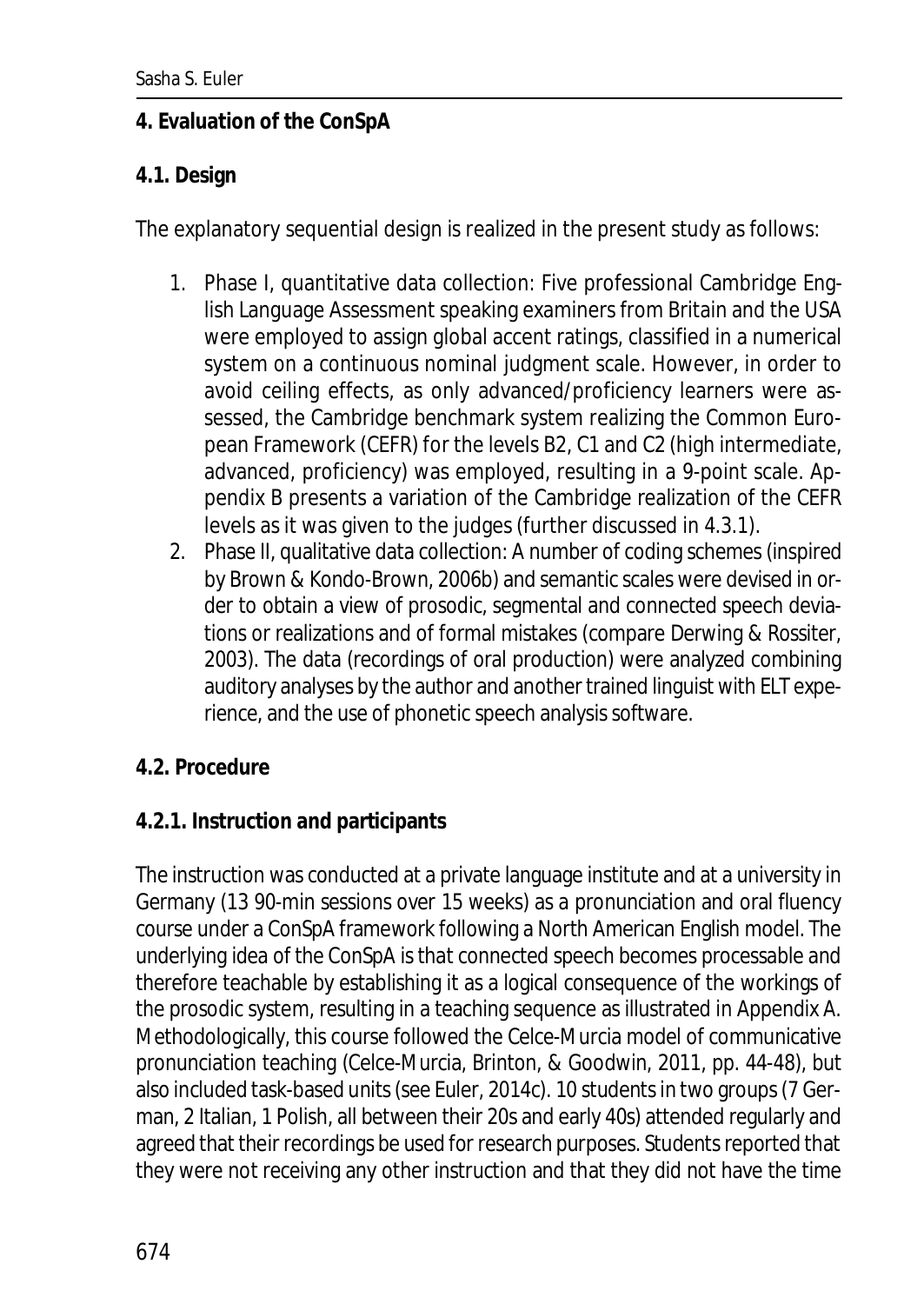for any additional practice at home. In addition, there was a control group of 4 native speakers from the USA and Canada whose recordings were assessed alongside students' recordings. As raters were not aware of the fact that some recordings came from native speakers, these ratings were used to confirm that the highest levels were, indeed, assigned appropriately.

# **4.2.2. Collection of listening stimuli**

In pre- and posttests, conducted on the first and last day of the course, diagnostic passages and a picture elicitation task (adapted from a past C1 Cambridge ESOL examination) were employed. However, the oral reading data could not be used since reading with authentic prosody and connected speech is extremely challenging even for native speakers, resulting in unnatural and distorted speech (see also the discussion section). The rationale behind the free speech task was to increase the cognitive load as appropriate for advanced learners so that no or only very little monitoring should be possible. The picture elicitation task (in which students were asked to discuss how realistic they consider certain dreams, which were illustrated, to become reality) was timed and took approximately 90 seconds, though the exact number of words differed slightly due to speech rate and hesitation.

In both tests students spoke into a Logitech H555 microphone. The speech samples were digitally recorded with 16-bit. For the accent ratings all 69 resulting recordings (oral reading and free speech tasks including the control group) were randomized and raters were instructed to assign a value between 1 and 9 as elaborated on an accompanying sheet with CEFR benchmark descriptors for the numerical values (see Appendix B). The raters were also given three warm-up items, one from a native speaker and two from students, to familiarize themselves with the type of advanced English they were going to assess.

# **4.3. Quantitative data**

# **4.3.1. Analysis**

Instead of using the typical continuous rating scales going from, for example, *very strong accent* to *no accent* (see e.g., Derwing & Munro, 2005; Flege, Munro, & MacKay, 1995), for this study a CEFR-based scale was developed since this should make it easier for trained teachers or language examiners to produce objective and reliable ratings. It also provides a detailed system for assessing specifically advanced English. Creating such a detailed assessment system was a high priority because, as previous research has shown (Bongaerts, vam Summeren, Planken, & Schills, 1997), assessing pronunciation in advanced and proficiency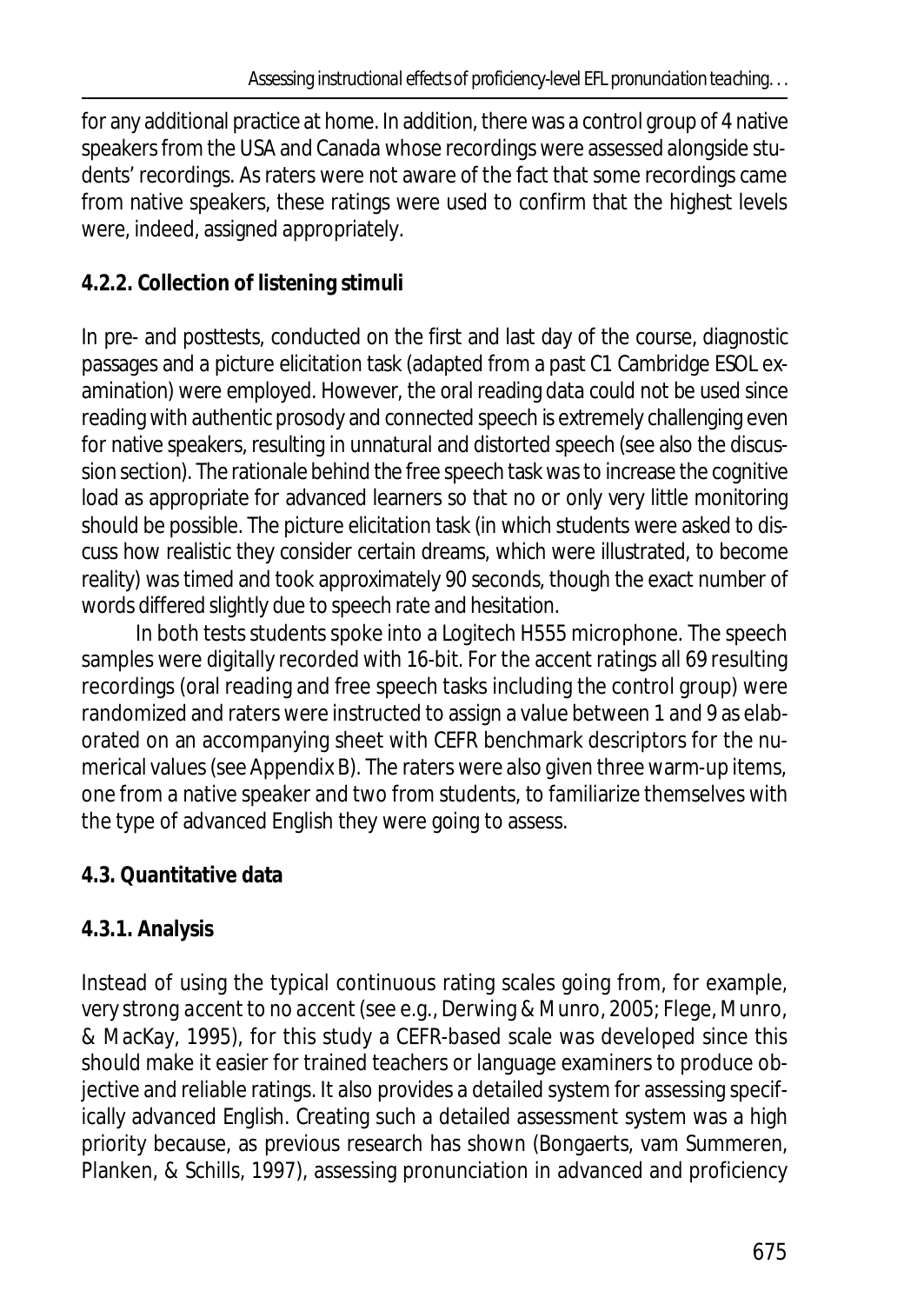#### Sasha S. Euler

English has been found to be a very difficult task (as the raters in the present study also reported). Consequently, a type of indicator triangulation was used here that combines the general continuation of the scale (1 through to 9) with the familiar CEFR levels (B2, C1, C2) and specific level descriptors for each level based on the Cambridge English Language Assessment benchmark descriptors (see Appendix B). However, since Cambridge does not have separate descriptors for Levels C1 and C2, their benchmark descriptors were modified to account for differences on those levels. The raters were instructed to assess the pronunciation dimension of the recordings just as they would in any regular Cambridge exam (including the recordings of the native speaker control group, of which they were unaware), but were instructed to consider the sheet given in Appendix B as it modified the level descriptors somewhat. The native speaker control group was included to demonstrate that full proficiency can, indeed, be identified. Likewise, in the free speech test all native speakers received Level 9 ratings.

Inter-rater reliability was calculated via SPSS using a two-way mixed intraclass correlation coefficient (ICC) in order to calculate reliability across multiple raters and multiple informants. Inter-rater reliability for the free speech task was  $r = 0.72$  (calculated for ultimate agreement), which reflects moderate reliability as often found in such studies. The fact that even experienced expert raters could not achieve a higher level, again, is explained through the fact that only advanced English was assessed in a highly detailed system (while typically rating scales cover the whole spectrum).

#### **4.3.2. Results**

Table 1 contains mean values showing developments from pretest to posttest. In order to interpret these ratings, a number of secondary factors relating to language assessment need to be considered.

| Student | Free speech task Ms |          |  |  |
|---------|---------------------|----------|--|--|
|         | Pretest             | Posttest |  |  |
| 1       | 5.6                 | 6.3      |  |  |
| 2       | 3.0                 | 3.8      |  |  |
| 3       | 4.8                 | 5.2      |  |  |
| 4       | 5.2                 | 6.0      |  |  |
| 5       | 6.8                 | 7.6      |  |  |
| 6       | 7.2                 | 7.3      |  |  |
| 7       | 5.0                 | 6.4      |  |  |
| 8       | 6.2                 | 7.2      |  |  |
| 9       | 2.4                 | 1.8      |  |  |
| 10      | 3.0                 | 3.6      |  |  |

**Table 1** Accent ratings in the pretest and posttest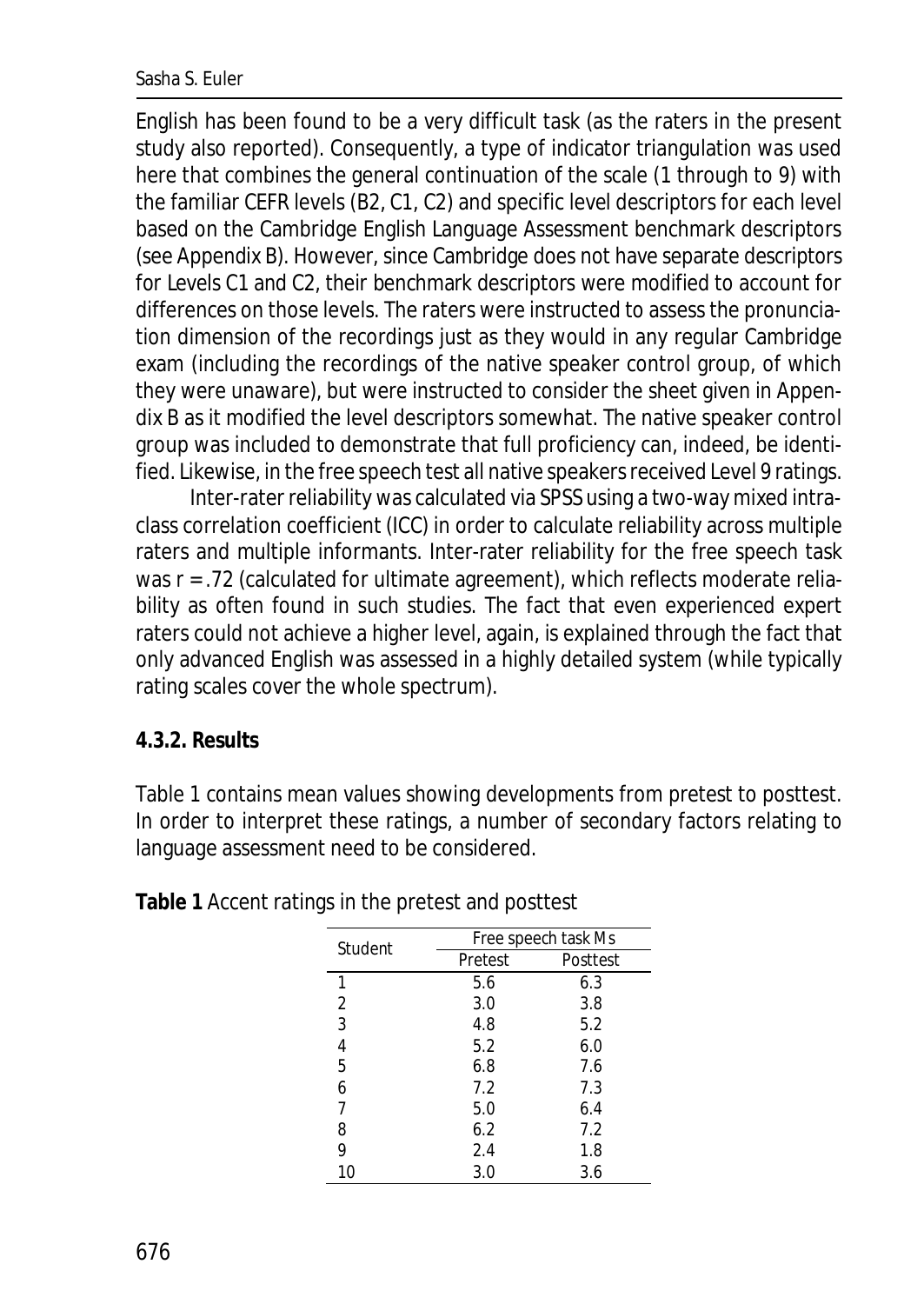A very strong influencing factor is the psychological stress (as all students openly reported and as was quite obvious from their behavior) of being in a kind of exam situation and being recorded for error analysis (even though verbal attempts were made to ease the stress). It should be said in this context that this was a voluntary class and not subject to high-stakes examination, so the reported test was entirely for the purpose of the experiment (and students' desire to know if they improved).

In the pre- and posttests some students were doing notably worse than in classroom interaction, where Student 6, for example, regularly showed native-like production. The linguistic factors resulting from this kind of stress (unnatural duration, pitch and loudness, hesitation phenomena distorting rhythm and intonation contours) will almost necessarily have an impact on accent ratings. In connection to this, it is rather obvious that in such experimental situations some connected speech phenomena are unlikely to be employed as they would in conversational speech (Warner, 2011), so ratings have to be treated with care. Further, low ratings could be a consequence either of lacking acquisition (Student 9, whose starting level was so low that the instruction was beyond his zone of proximal development and thus not processable [e.g., Pritchard & Woollard, 2010]), or of random fluctuations in performance (Student 6, whose performance was generally quite native-like but who would occasionally lag behind her regular level, thus showing that her interlanguage system had not fully stabilized). While this study used standard procedures in order to explore and confirm expected limitations in L2 pronunciation research (the reading passages will be discussed below), in the last part of this paper some possibilities (quite unusual for L2 studies) will be elaborated on that may serve to improve this situation. An additional very strong factor is rater subjectivity (cf. Munro, 2008). This factor is two-fold: first, it concerns what "bothers" or "impresses" individual raters more or less, and, second, what raters happen to pay attention to at a particular moment in time. Such aspects explain how even experienced expert raters were only able to achieve moderate reliability and has clear implications for language teaching and testing.

# **4.4. Qualitative data**

# **4.4.1. Analysis**

As has been elaborated above, the accent ratings serve as the basis for both case selection and further cross-verification in the explanatory-sequential MMR design. While accent ratings provide a global score of native speakers' reactions,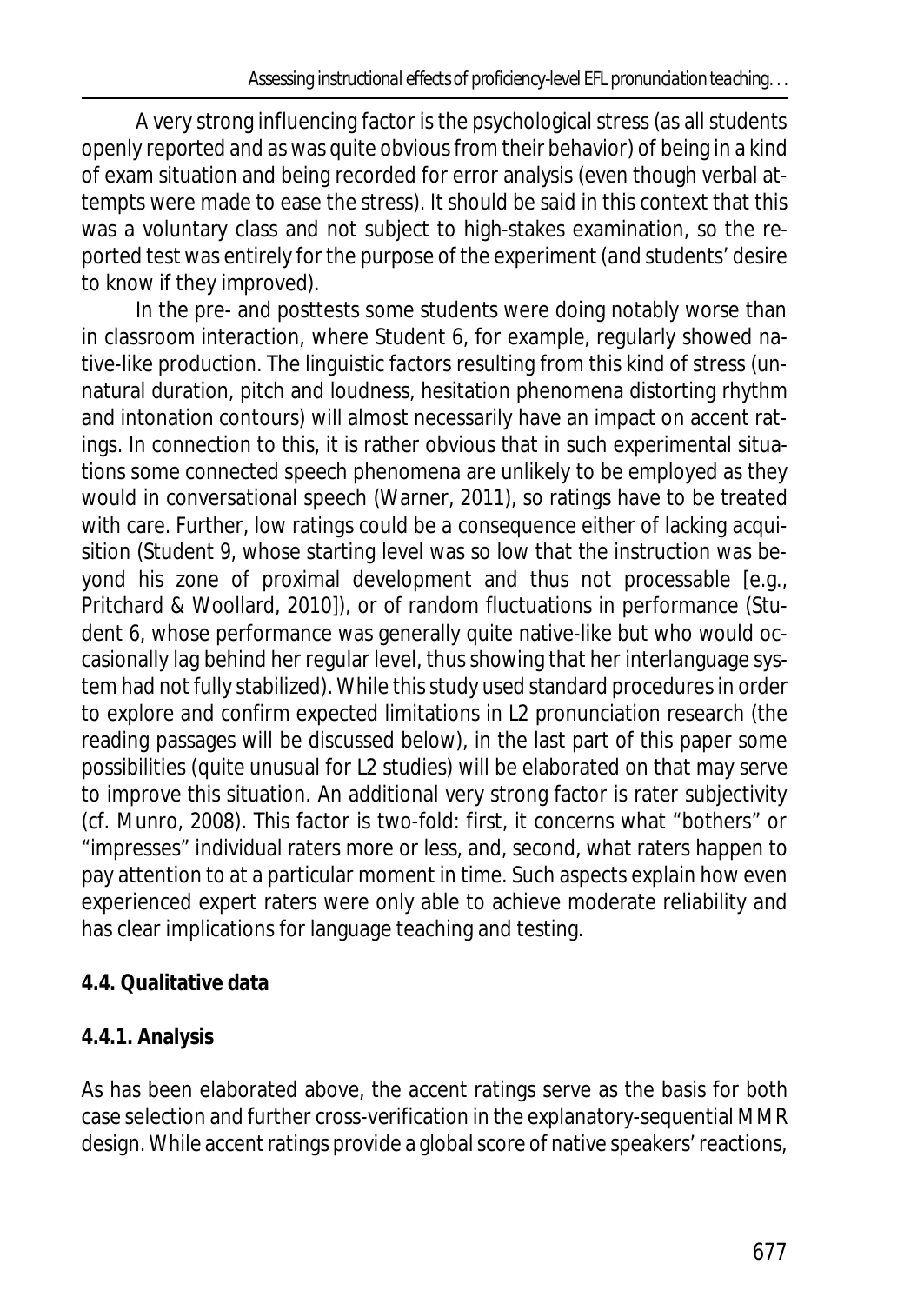it will need the detailed qualitative analysis to determine which exact features might have shaped those ratings.

In this part, 4 students were selected for detailed analysis because they posed particularly interesting cases in different ways. Specifically, from the teacher's perspective, Student 4 did not seem to have developed significantly throughout the course, which is surprising. Student 5 improved from close to Level 7 to close to Level 8 (receiving several Level 8 ratings in the posttest), resulting in clearly native-like performance. Student 7 did develop somewhat throughout the course, but the increase by 1.4 bands is surprising since many deviations still seemed to be present. To explain such cases, a thick qualitative description interpreted on a case to case basis will allow making assumptions as to whether certain (combinations of) features seem to have a positive or negative bearing on accent perceptions. Still, such assumptions, however informed, are always just that, and would need to be replicated with different students and different raters in different scenarios. For such a qualitative data analysis to be possible in a sufficiently controlled and replicable manner, detailed coding schemes need to be developed (J. D. Brown, personal communication, November 2012), here showing precisely how many realizations out of how many possible realizations could be found in the pretest and posttest recordings. The prosody scale classified certain phonological features on a 3-point semantic scale. This system, in the form of category goodness, is widely used for sounds in L2 phonological studies and was also employed here for prosody.

As regards data analysis procedures, printed transcriptions (in normal spelling) of all the extemporaneous speech samples (pretest and posttest) were produced, with phonetic transcriptions by the author of possible vowel reduction, assimilation and deletion, as well as linking processes and allophonic variation (cf. Brown & Kondo-Brown, 2006b). These transcriptions illustrate the amount of *possible* realizations in each recording, leading to the number after the slash in the following tables, and were thus done only with the text, that is, without listening to the recordings. Further markings were used for pitch raises or drops and for very likely tone unit boundaries. The latter was important since in this way certain words or phrases could be marked as cases where connected speech processes were unlikely owing to prosodic factors (first word of a tone unit without notable anacrusis, relative sentence stress). With assimilation, virtually no realizations could be observed because being asked to speak into a microphone in order to be recorded for language assessment is not the most natural situation for using a lot of such connected speech reductions (Warner, 2011), although other processes such as vowel reduction to schwa and non-assimilation types of linking are largely a fixed part of (L1) English.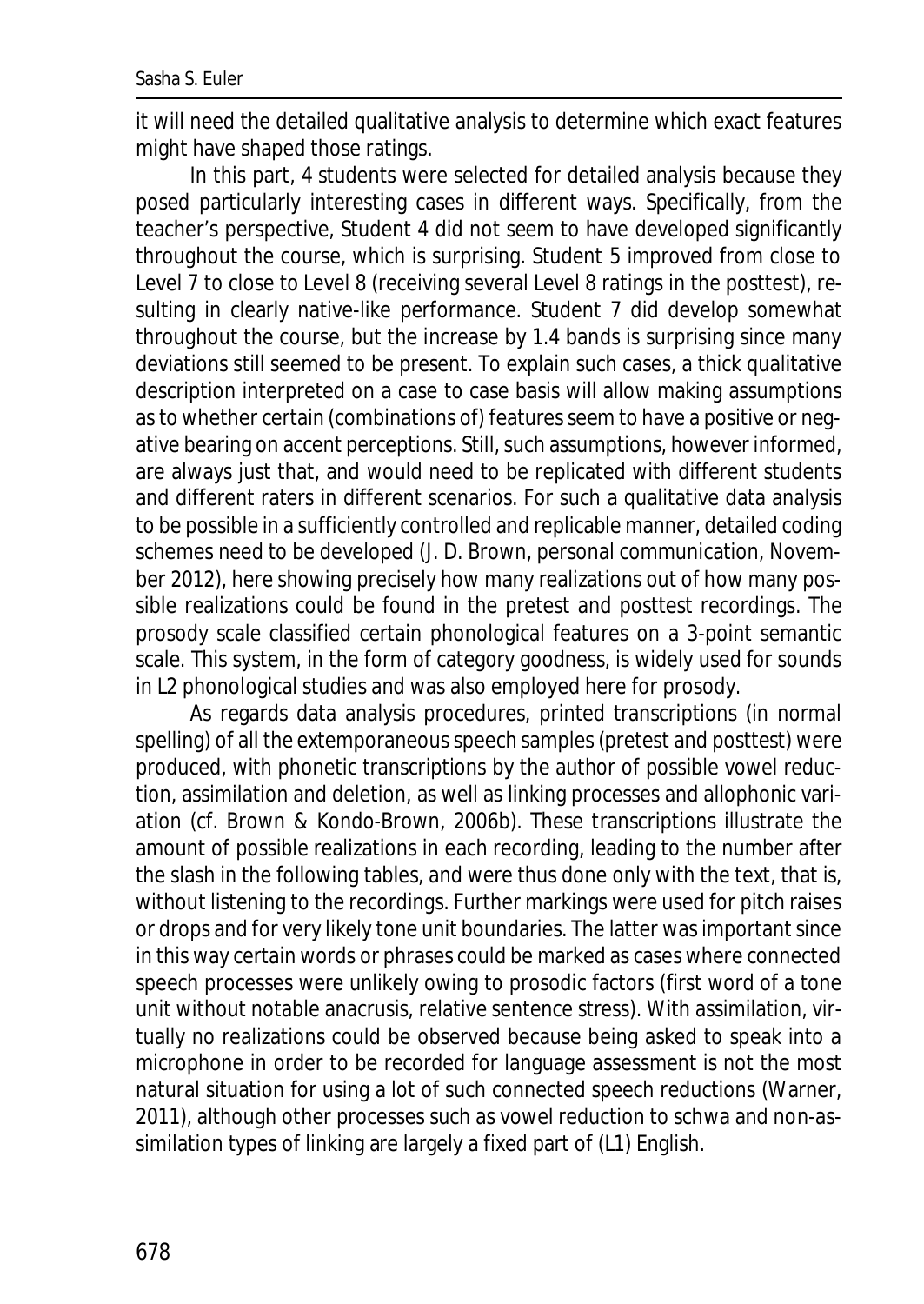# **4.4.2. Results**

Table 2 shows results productive for connected speech (several additional types of assimilation, elision and linking were counted but did not yield a sufficient number of tokens). Examples include *h* or *th* deletion in pronouns or deletion of *d* in *and*, vowel reduction to /ə/ (schwa) in unstressed function words (*of, from, them, that, can, you, some,* etc.), and linking with [j] and [w] (*blu<sup>w</sup>eyes, see<sup>j</sup> it*). It should be said here, however, that the exact *number* of connected speech reductions used is always, to some extent, an idiosyncratic decision.

**Table 2** Connected speech realizations (the number of realizations/the number of possible realizations)

| Student | Deletion in function<br>words |          | Vowel reduction |          | Glide insertion (vowel +<br>vowel linking) |          |
|---------|-------------------------------|----------|-----------------|----------|--------------------------------------------|----------|
|         | Pretest                       | Posttest | Pretest         | Posttest | Pretest                                    | Posttest |
|         | 3/8                           | $9/14*$  | 5/12            | $10/15*$ | 1/5                                        | $8/11*$  |
|         | 5/10                          | 2/6      | 7/23            | 5/13     | 4/10                                       | $5/6*$   |
| 5       | 5/12                          | $7/9*$   | 4/15            | $14/24*$ | 4/6                                        | 7/9      |
|         | 3/11                          | $7/10*$  | 2/19            | $10/21*$ | 5/7                                        | 5/8      |

*Note*. \*Improvement over the pretest.

For prosody a 3-point system emulating category goodness in sound studies was used with a high, intermediate and low value (for advanced learners) for problematic aspects that are reliably measurable combining auditory judgments and instrumental analysis. Rhythm was rated on a 3-category semantic scale as *natural* (3), *sometimes distorted* (2) or *often distorted* (1) (in L2 speech also due to lacking fluency or semantic gaps). Such a rather subjective assessment is needed because "speech rhythm is very much a perceptive category. We perceive speech as rhythmic even if the physical placement of articulatory events does not occur at precisely regular time intervals" (Szczepek-Reed, 2011, pp. 140-141). This is further supported by the fact that rhythm is often broken due to hesitations or the dynamics of conversational interaction, so that regular speech rhythm typically only occurs over stretches of two or three intonation phrases at most (p. 146).

Vowel duration and pitch in intonation units were assessed as the main markers of sentence stress. Vowel duration can not only be easily measured instrumentally but is essential in marking (primary) sentence stress and can be missing as a stress marker even if pitch and loudness are employed naturally (Chela-Flores, 1997). Pitch is rated in its main domain, the intonation unit. An intonation unit has an overall intonation contour, at least one pitch accent (elements receiving sentence stress) and typically one primary/nuclear pitch accent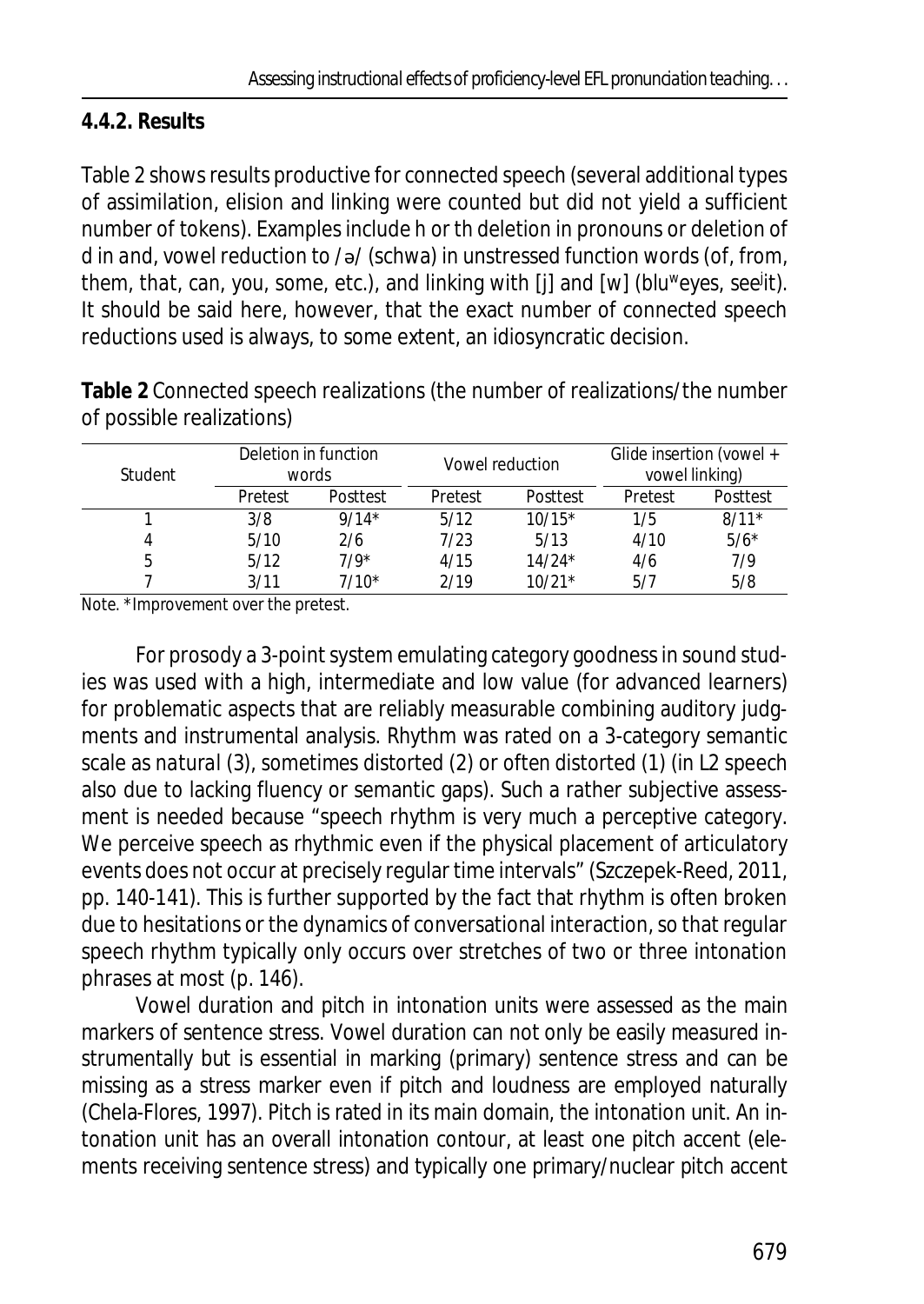(with a higher pitch level). Such features can, again, be measured quite reliably combining auditory and instrumental analyses (as portrayed in Szczepek-Reed, 2011). While discussed on a case-to-case basis in Section 4.1, Level 1 ratings were used with significant distortion across the band. Level 2 signifies that many correct tokens could be observed but that distortions are still present, while Level 3 shows native-like correctness/consistency. In the special case of Student 7, no clear value could be determined, as discussed in detail below.

Next, filled pauses and repairs (sentences that are aborted in the middle and restarted) are measured as occurring in *high amounts* (1), *occasionally* (2), or in *low amounts*(3). As it has been shown (e.g., Derwing & Rossiter, 2003) that filled pauses can cause annoyance in listeners (as the raters in the quantitative part agreed when asked afterwards), this aspect was also measured impressionistically to approximate real-world listeners' perceptions.

| Rhythmic timing<br><b>Student</b> |         |          | Vowel duration in<br>sentence stress |          | Pitch in tone units |             | Filled pauses/<br>repairs |          |
|-----------------------------------|---------|----------|--------------------------------------|----------|---------------------|-------------|---------------------------|----------|
|                                   | Pretest | Posttest | Pretest                              | Posttest | Pretest             | Posttest    | Pretest                   | Posttest |
|                                   |         |          |                                      | ?∗       |                     |             |                           |          |
|                                   |         | 3*       |                                      |          |                     |             |                           | ?∗       |
|                                   |         |          |                                      |          |                     | $3^{\star}$ |                           |          |
|                                   |         | $2 - 3*$ |                                      | $2-3*$   |                     | 2-3         |                           |          |

### **Table 3** Category goodness in prosody

*Note*. \*Improvement over the pretest.

Finally, sounds (certain vowels and consonants and some allophonic variation) and formal errors were also counted. Since sounds were not an essential part of the instruction (only small portions of the whole program were devoted to segmentals out of prosodic contexts, following the rationale of the studies cited in the introduction and current trends in ELT) not many distinctive improvements occurred. As regards formal errors, only grammar was consistently productive, showing between two and four mistakes in each recording.

### **5. Discussion**

### **5.1. Discussion of the results**

Instructed language acquisition goes along at least three phases of measureable performance manifestations. A first phase centers on noticing and beginning integration. A second phase comprises restructuring and fine-tuning of the interlanguage (IL) system, while in the final stage the IL system is stabilized through deeper processing and automatization so that new features can be used both accurately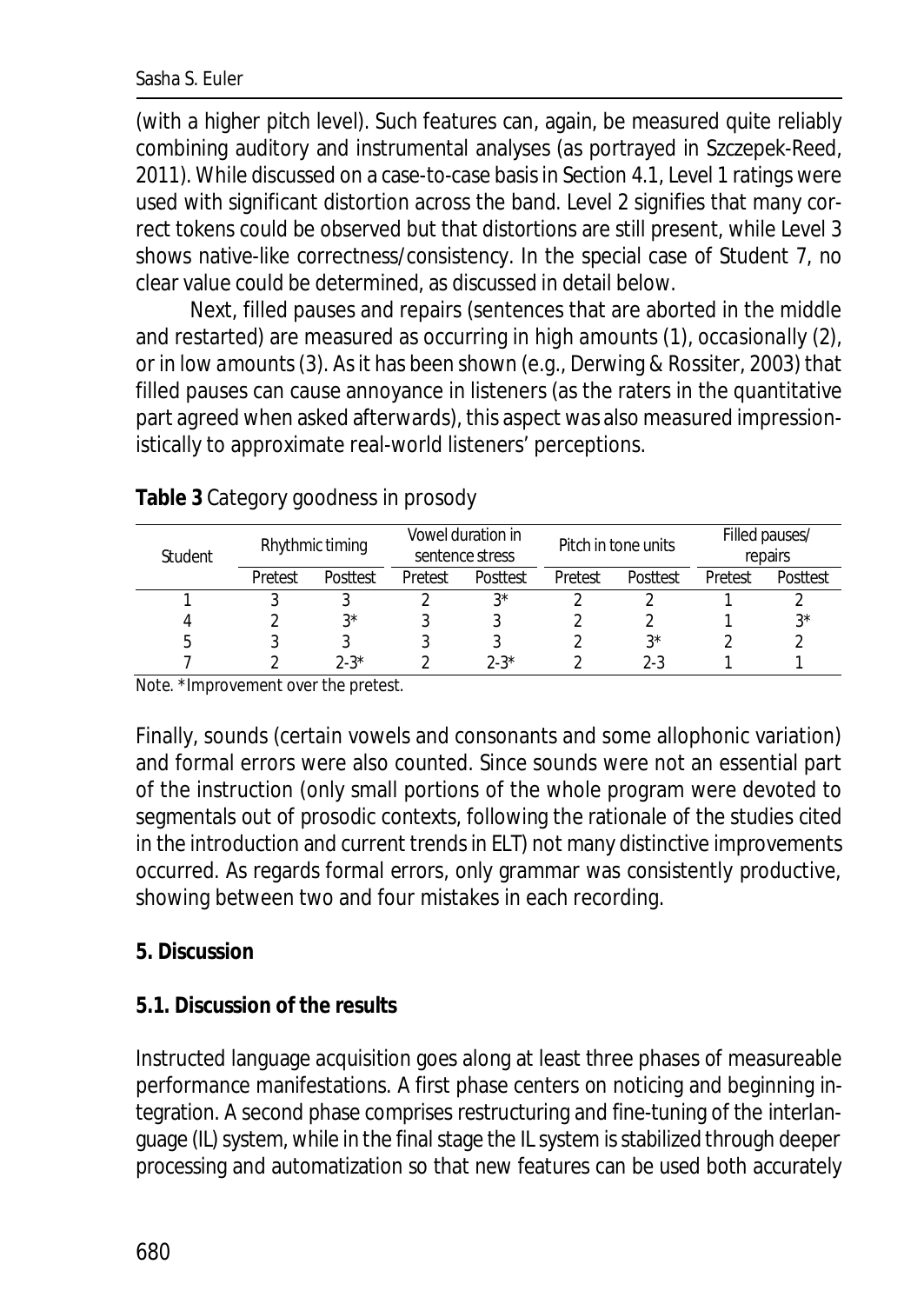and fluently (de Graaf & Housen, 2009, p. 731). Immediately post-instruction, students are likely to be in a stage in which their IL is destabilized and integration and refinement were initiated, but it is unlikely that full integration has already been achieved. This poses an empirical problem in that results of immediate posttests are likely to be rather moderate. Still, even moderate improvements, especially when demonstrated through in-depth analyses, such as those used in the present study, can point toward the effectiveness of instruction by showing that acquisition was initiated and is in progress (Long & Robinson, 1998, pp. 40-41). Keeping such general reservations in mind, it could be shown that both the quantitative and qualitative analyses revealed clear developments. In addition, while delayed posttests were not institutionally possible, email contact with students hints at further developments based on self-assessment and current instructors' comments on their pronunciation.

As regards explaining the accent ratings through the qualitative findings, obviously only educated assumptions can be made and further cross-validation would be needed. Student 1 made minor improvements across the board, but especially his pitch was still clearly non target-like, though, quite notably, he was now able to consistently use duration (vowel length) to realize primary sentence stress. Student 4's ratings were surprising (thus his selection) because he appeared quite resistant to instruction during the intervention. This student improved significantly in his use of rhythm and filled pauses, the latter being naturally related to the former. This further validates Derwing, Munro, and Wiebe's (1998) method of approaching prosodic instruction as "global" focus on prosody and speech habits, and it underlines the recent pedagogical prioritization of rhythm in pronunciation teaching (Brown, 2013; Brown & Kondo-Brown, 2006a; Cauldwell, 2013; Euler, 2014b, 2014c). Even though Student 5 was already very advanced from the beginning, she achieved a largely native-like level, which is a significant achievement in its own right. She significantly improved in all categories, very notably so in vowel reduction and pitch, so probably only minor accent traces and very few grammatical errors and hesitation phenomena gave her away as an L2 speaker. Student 7 was selected because she showed a very high amount of hesitation in both tests and seemed to have clearly not mastered many phonological features. Despite that, her accent ratings showed higher improvements than those of any other student, although they also showed more inter-rater variation than anyone else's. The in-depth analysis revealed that some prosodic features improved but were still not entirely targetlike, and that clear developments in connected speech realizations were made. While still very much in progress, the improvements in prosody and connected speech seemed to have made a better and significantly more native-like impression on several raters, while others were probably disturbed by the still high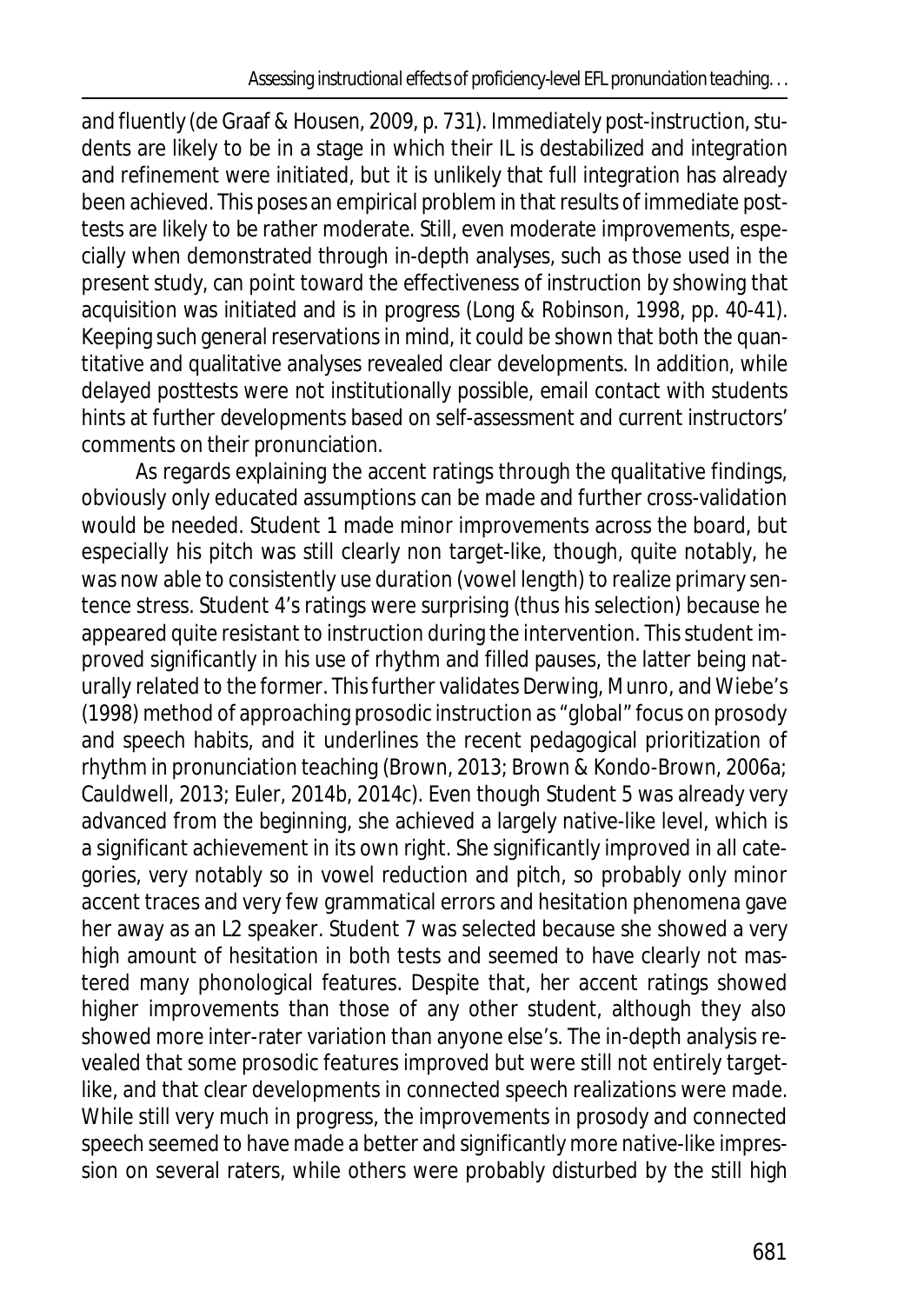#### Sasha S. Euler

amount of hesitation (even though more prosodically aligned) and/or individual negative tokens. The qualitative analysis of the posttest data did not reveal a distinctive score (either Level 2 or 3) as it was very difficult to distinguish between hesitation-induced prosodic deviations and lacking competence. In the same way, inter-rater reliability for Student 7 in the accent ratings was very low, with individual ratings in the posttest varying between values 4 and 8 (they are further interpreted in Section 4.3).

### **5.2. Discussion of empirical issues**

It was part of the agenda of this paper to illustrate and discuss empirical issues in teaching-oriented L2 pronunciation research. One of the primary concerns here was if read-out language can validly be used for such research. While the studies in the introduction already established that the unit of measurement has a strong impact on language data, this study confirmed possible reservations against readout language owing to the distortedness of the reading passage data. This was intentionally taken to extremes with a connected speech dialogue (taken from Brown & Kondo-Brown, 2006b), where (experienced expert) raters differed by up to 7 points on the same recording. Student 6, for example, received the following five ratings in the pre- and posttest, respectively: 4, 4, 6, 3, 4 versus 8, 1, 3, 2, 8, which was the most extreme case as some raters considered it completely substandard while others considered it to be native-like. This suggests that prosody and connected speech cannot be usefully studied this way (compare also the section on assessment below). While in general SLA research it has been argued that ecological validity (here, experiments being conducted just as regular classroom teaching) should not be the "sacred cow" (compare DeKeyser, 2003, p. 339), for teaching-oriented pronunciation research it should, indeed, be of primary concern (possible techniques are discussed presently).

In a similar manner, more generally the question was posed "whether or not conversations conducted in a laboratory setting can be considered truly spontaneous or naturalistic" (Zampini, 2008, p. 239) at all. Indeed, it could be observed that some students' test performance tended to significantly lag behind classroom performance, again especially so in the domains of prosody and connected speech. A possible solution that would be worth exploring (and that could also be used to empirically show the difference between prosodic test and classroom performance) may be to obtain data from classroom interaction without students' knowledge (with their general consent, of course) while engaged in task work. The resulting interactive data could then, for example, be analyzed with the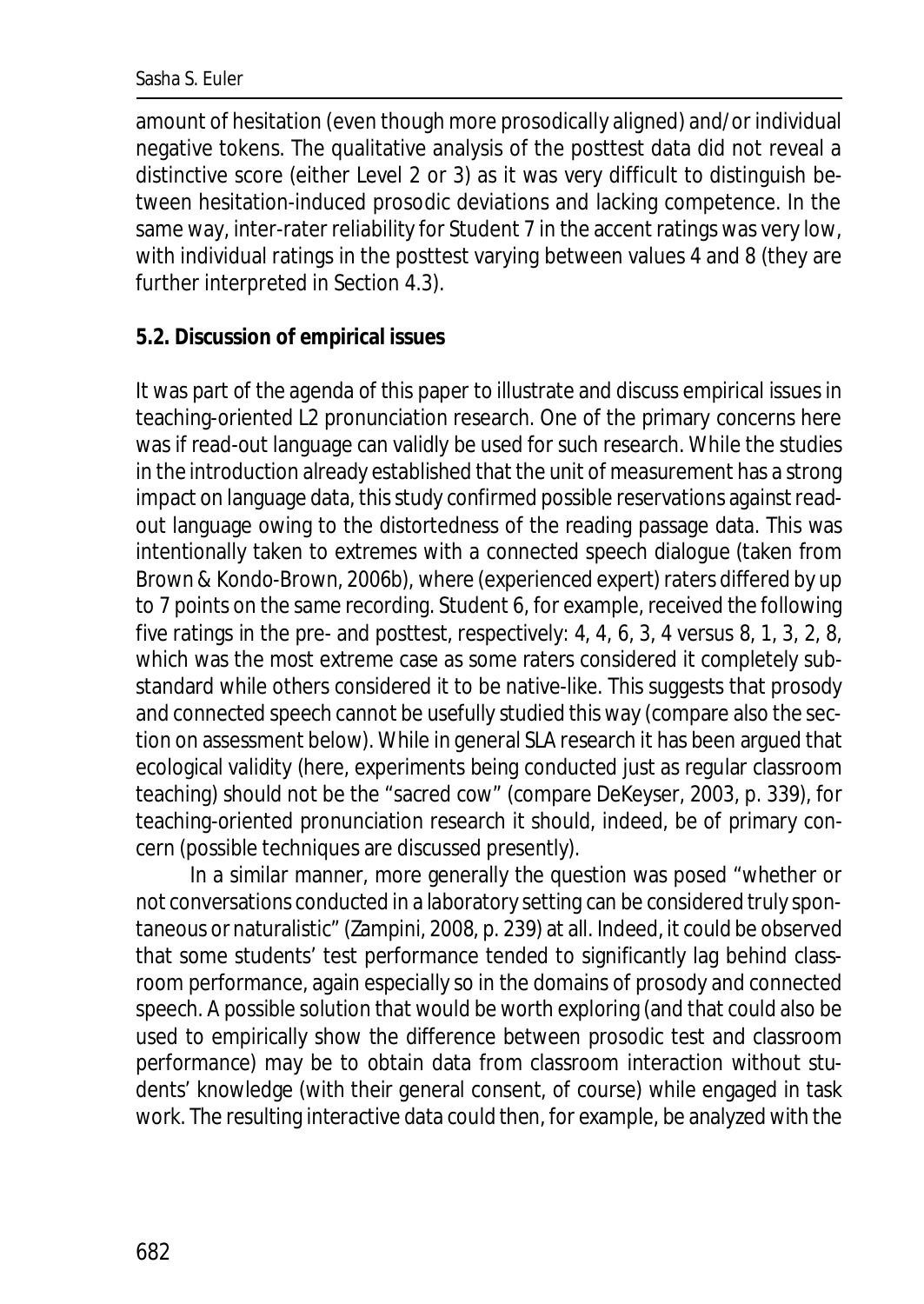system developed for the study of pronunciation in interactional linguistics and conversation analysis (e.g., Couper-Kuhlen, 2007; Szczepek-Reed, 2011).<sup>4</sup>

The other criteria introduced above (testing acquisition/competence and implicit/automatized knowledge, running large-scope long-term interventions, and using communicative and interactive instruction) were also specifically addressed in this study. The first two issues were tackled through the use of C1 oral exam tasks creating a level-appropriate cognitive load that would only allow for minimal monitoring and would test transferable and internalized knowledge (see the references above). Warner (2011), speaking from a laboratory phonology perspective, however, lists this as only one out of at least seven workable methods for eliciting natural language rich in connected speech, in the discussion of which he also explicitly cautions against the effects of physically being in a laboratory setting and having to wear or speak into a microphone since this can make language less natural (and therefore also less rich in reduction processes), as observed in this study. The author illustrates several factors of immediate relevance here that can help to make speech more natural and rich in reduction: *engaging in a dialogue* with a moderator or an interlocutor, the *presence of familiar interlocutors* (family, friends), or *being recorded without immediate awareness* of it. In L2 teaching contexts, these criteria could be realized with classmates as conversation partners or the teacher as a moderator, though the unaware classroom interaction recordings, as already suggested, may represent the most natural condition by far. With this technique some control would naturally be achieved by having students engage in the same kind of task work. If these tasks have a specific pronunciation focus (e.g., identifying instances of sentence stress patterns in a text in order to work with them further (see Nunan, 2004), even more control would be exerted quite organically (though this should be combined with entirely meaning-focused tasks as monitoring will always be present even in meaningful and interactive structure-oriented tasks). In either case, it would be very much worth exploring such techniques in future L2 pronunciation research.<sup>5</sup>

### **6. Implications for language teaching and assessment**

As regards teaching, it has been said in the introduction that the ConSpA is a development of the prosody-centered state of the art in pronunciation teaching

<sup>&</sup>lt;sup>4</sup> Note that Cambridge English Language Assessment also uses student interaction as one of their primary elicitation techniques in language tests.

 $^{\rm 5}$  As a further aspect, large-scale intervention studies and pretest-posttest designs have been criticized on more general grounds by SLA scholars (as mentioned above). Since this paper has a more practical and specifically pronunciation-oriented focus, this discussion will not be reviewed here.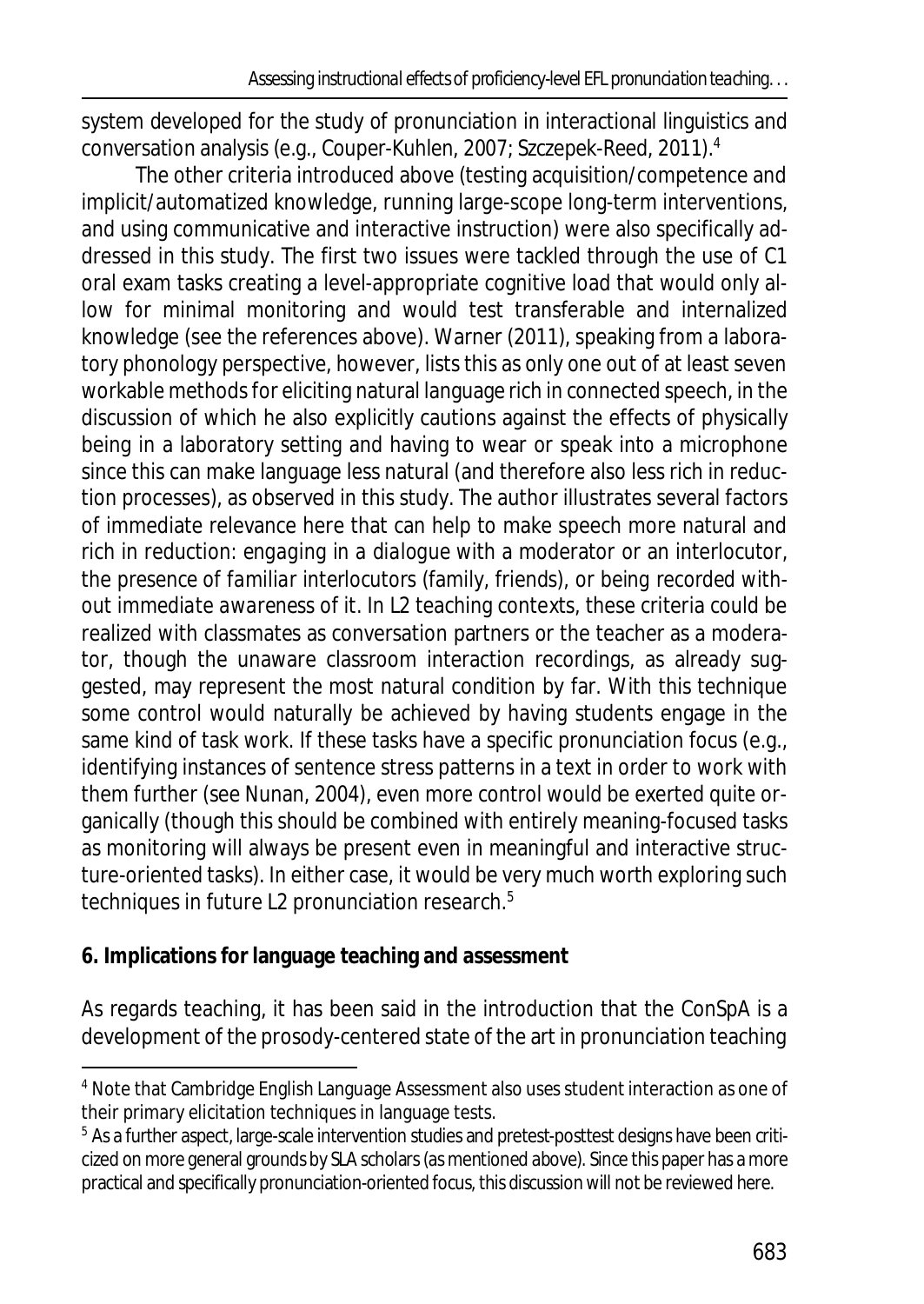(e.g., Chun, 2002; Gilbert, 2010, 2012) with the specific aim to help learners achieve authentic production and comprehension. However, a major problem with aspects like rhythm and connected speech is their intangible and elusive nature, so these aspects of the English phonological system are extremely difficult to make processable for students and to teach in a communicative, interactive and motivating manner (cf. Euler, 2014a, 2014b). The present study has shown that developments in all domains were observed while none of the criteria of good pedagogy needed to be neglected. In Euler (2014c) it has, in addition, been shown how the way rhythm and connected speech structure the stream of speech into meaningful chunks provides a very fruitful gateway into task-based pronunciation teaching. As a consequence, the study of task-based pronunciation teaching under the premises discussed in this paper seems a fruitful direction for future research.

On a more general level, the empirical problems with the reading passage, especially in the context of the results from the Derwing et al. studies cited above, also have distinctive pedagogical implications. Derwing and her colleagues have shown that while students were able to show clear developments in the reading passage in the sound domain, only prosodic skills were transferrable to free speech. Pedagogically, reading out as a pronunciation teaching technique, indeed, only leads to reading without internalization (Celce-Murcia et al., 2011, p. 11). In fact, it is quite possible to get even beginning learners to read out a sentence with nearly perfect pronunciation, but this has no impact whatsoever on their spontaneous language use, that is, on their IL system. Such findings suggest that reading out is a cognitive skill very different from pronunciation. The flip-side of this issue, as this study has shown, is that reading out for authentic prosody and connected speech is extremely difficult even for native speakers (who often only achieved Level 7 or 8 ratings too in their readings of the diagnostic passages). This is not only highly significant for empirical research but shows again that reading passages are neither a useful tool for pronunciation teaching nor for assessment.

As regards assessment specifically, recently one of my colleagues reported what was to her a rather illuminating event when I gave her some native speaker readings of a diagnostic passage that she had used to assess her students' pronunciation performance. She was dissatisfied with her students' acquisition of prosody and thought her teaching to have been ineffective. She was rather surprised when she found that native speakers also made several "mistakes," which finally convinced her that reading out is not a valid tool for pronunciation assessment. Another important implication for language testing is the influence of hesitation phenomena. Phonologically, hesitation can break rhythm, which will automatically also impact the marking of primary sentence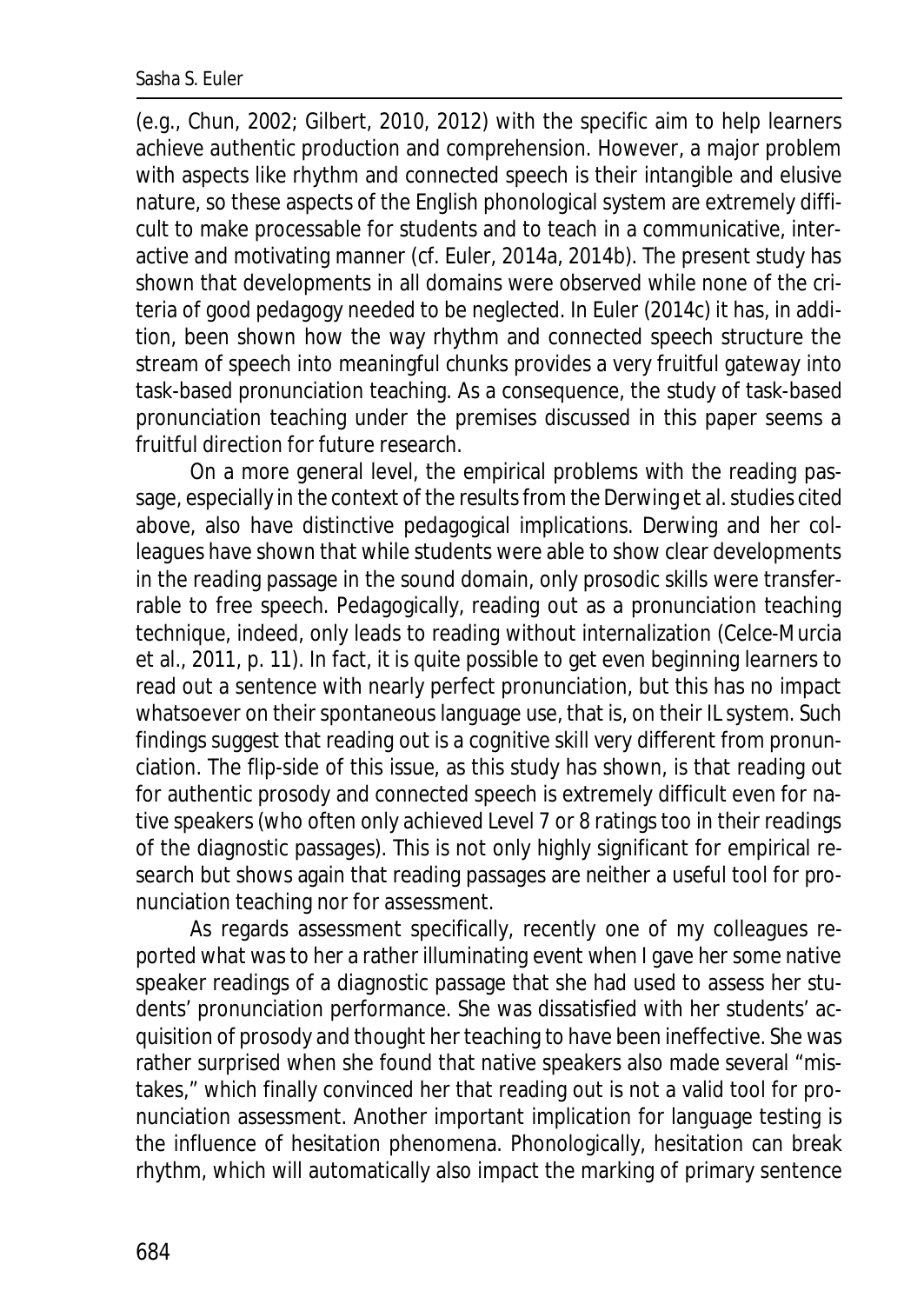stress and the use of connected speech. In short, hesitation phenomena can completely disrupt prosody in English; *can* is used here because native speakers often align hesitation phenomena rhythmically (Szczepek-Reed, 2011, p. 151) or use appropriate repair strategies. With the latter point, however, language analysis moves from pronunciation to discourse management, and these two domains are assessed separately in official language examinations. It has been argued that while some judges in the present study were able to look beyond prosodic distortions due to nervousness (as students reported) and/or test/experiment conditions, others took this as part of student performance and assessed it as such. This was hinted at in Derwing et al.'s studies, and it showed specifically in the assessment of Student 7's results as discussed. It can be hypothesized that while some raters took hesitation as a discourse phenomenon and therefore "accepted" prosodic distortions, others took them as phonological deviations, with some raters probably doing both to varying degrees, thus arriving at more intermediate ratings. This is clearly something language examiners should be made aware of.

# **7. Conclusion**

Derwing, Munro and Wiebe (1998, p. 408) noted in the conclusion to their study that "given the growing emphasis on pronunciation as of late, we look forward to a clearer empirical identification of useful and effective approaches." This was attempted through the ConSpA, working under the rationale that utilizing the organic interplay between certain prosodic features and connected speech processes makes these areas of phonology processable and teachable in a motivating, communicative and interactive fashion. While the quantitative analysis of this study showed that students, generally, made progress, the qualitative analysis was able to reveal that students did in fact develop in the intangible domains addressed through the ConSpA, and that positive effects on native listeners can be observed. Still, caution is needed since—also owing to obvious logistic factors—this study was somewhat exploratory in nature and aimed at analyzing only a limited number of students in detail. Further replication would be needed, which would especially benefit from long-term delayed posttests if this is logistically feasible. The present study, further, identified a number of empirical problems often inherent in applied linguistic pronunciation studies, especially as tests of the effectiveness of L2 instruction—the practical realization of "approaches"—is concerned. The purpose of this was to build awareness of these issues and to offer possibilities of addressing them systematically.

Several additional research directions are suggested by this study. On a research methodology level, it would be beneficial to further explore the use of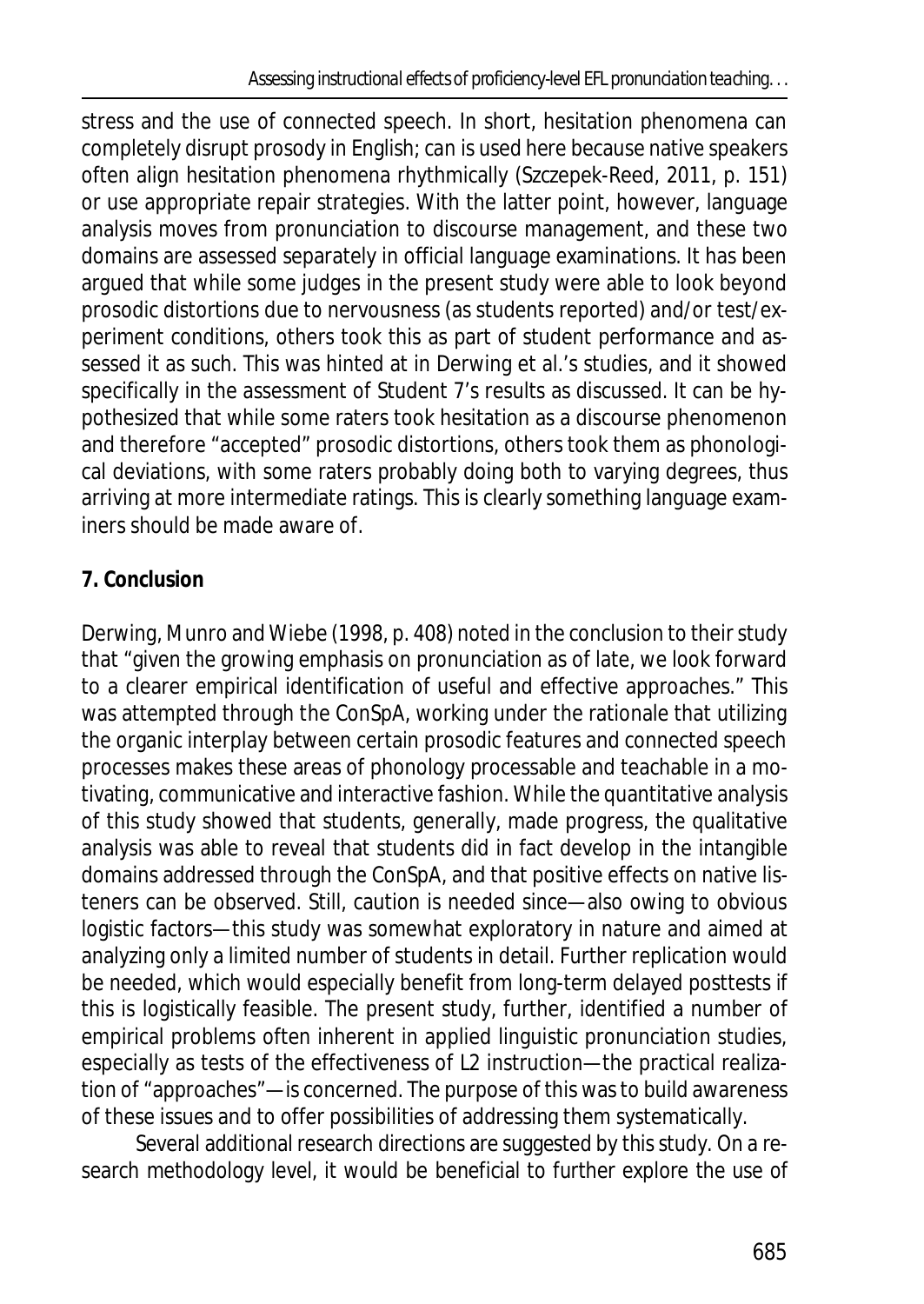#### Sasha S. Euler

mixed-methods research in teaching-oriented L2 pronunciation research. This may be especially useful since MMR lends itself to the study of naturally occurring language as relevant in tests of learner proficiency while still maintaining an appropriate level of empirical control and predictiveness. On a more practical level, teaching-oriented L2 pronunciation research still needs to further explore areas such as developmental patterns in instructed pronunciation acquisition, the interplay between various linguistic features in pronunciation teaching and learning, and their effect on native listeners. As regards the ConSpA system, obviously further tests in different settings would be beneficial in order to potentially further validate its effectiveness and implementability in different contexts.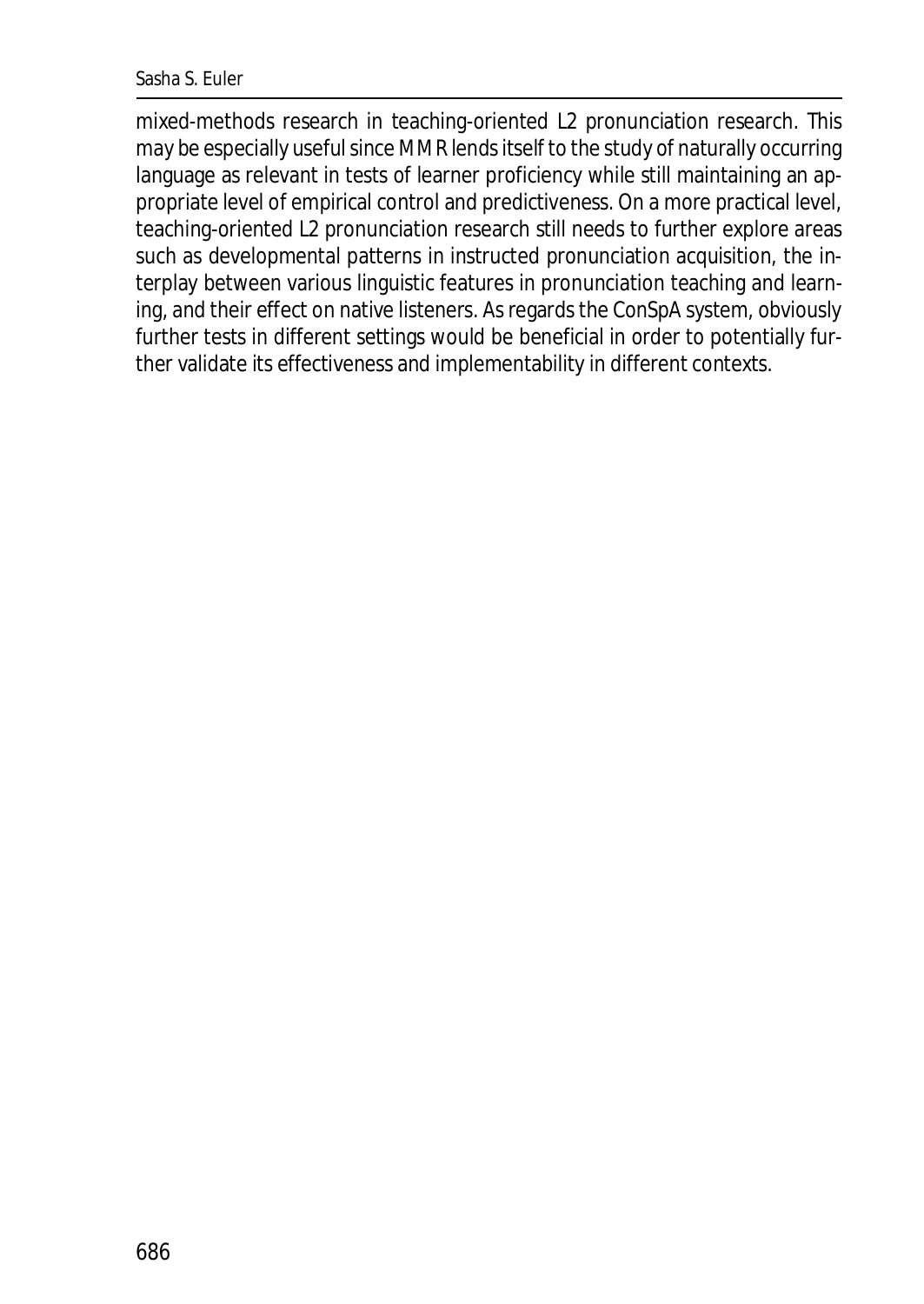References

- Anderson-Hsieh, J., Johnson, R., & Koehler, K. (1992). The relationship between native speaker judgments of nonnative pronunciation and deviance in segmentals, prosody, and syllable structure. *Language Learning*, *42*, 529-555.
- Bongaerts, T., van Summeren, C., Planken, B., & Schills, E. (1997). Age and ultimate attainment in the pronunciation of a foreign language. *Studies in Second Language Acquisition, 19*, 447-465.
- Brown, J. D. (2013). *New ways in teaching connected speech*. Alexandria: TESOL.
- Brown, J. D. (in press b). *Mixed methods research for TESOL dissertations and practice.* Edinburgh: University of Edinburgh Press.
- Brown, J. D., & Kondo-Brown, K. (Eds.). (2006a). *Perspectives on teaching connected speech to second language speakers.* Honolulu, HI: University of Hawaii Press.
- Brown, J. D., & Kondo-Brown, K. (2006b). Testing reduced forms. In J. D. Brown & K. Kondo-Brown (Eds.), *Perspectives on teaching connected speech to second language speakers*(pp. 247-265)*.* Honolulu: University of Hawaii Press.
- Brown, H. D. (2007). *Teaching by principles: An interactive approach to language pedagogy* (3rd ed.). White Plains, NY: Pearson Education.
- Cauldwell, R. (2013). *Phonology for listening: Teaching the stream of speech*. Birmingham: SpeechinAction.
- Celce-Murcia, M., Brinton, D. M., & Goodwin J. M. (2011). *Teaching pronunciation: A course book and reference guide* (2nd ed.). Cambridge: Cambridge University Press.
- Chela-Flores, B. (1997). Rhythmic patterns as basic units in pronunciation teaching. *ONOMAZEIN*, *2*, 111-134.
- Chun, D. M. (2002). *Discourse intonation in L2: From theory and research to practice*. Amsterdam: John Benjamins.
- Couper, G. (2003). The value of an explicit pronunciation syllabus in ESOL teaching. *Prospect, 18*, 53-70.
- Couper-Kuhlen, E. (2007). Situated phonologies: Patterns of phonology in discourse contexts. In M. C. Pennington (Ed.), *Phonology in context* (pp. 186- 218). Basingstoke: Palgrave Macmillan.
- Creswell, L. W., & Plano Clark, V. L. (2011). *Designing and conducting mixedmethods research* (2nd ed.). Thousand Oaks: Sage.
- Davies, A. (2007). *An introduction to applied linguistics: From practice to theory* (2nd ed.). Edinburgh: Edinburgh University Press.
- de Graaf, R., & Housen, A. (2009). Investigating the effects and effectiveness of L2 instruction. In M. H. Long & C. J. Doughty (Eds.), *The handbook of language teaching* (pp. 726-755). Malden, MA: Wiley-Blackwell.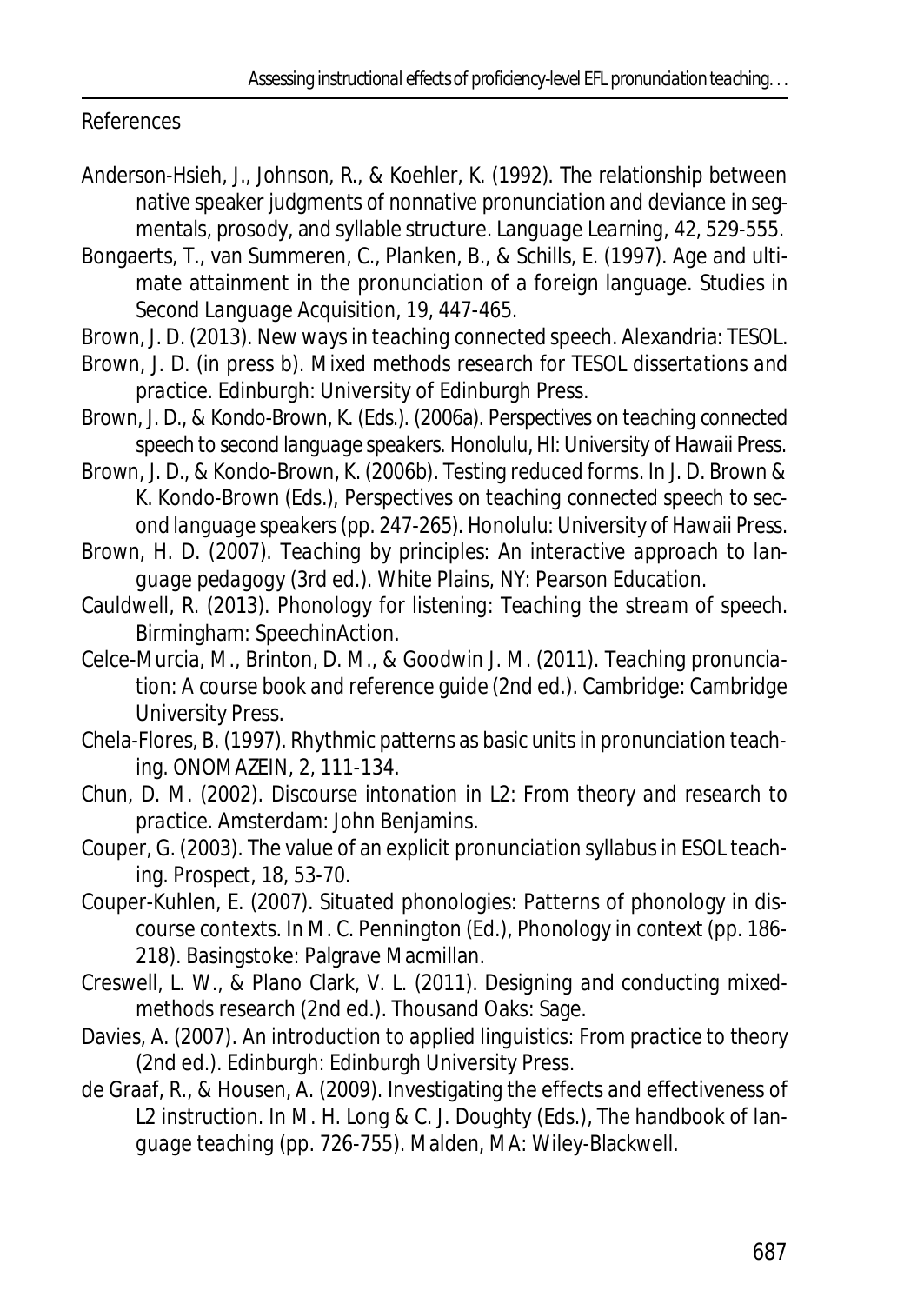- DeKeyser, R. (2003). Implicit and explicit learning. In C. J. Doughty & M. H. Long (Eds.), *The handbook of second language acquisition*. (pp. 313-348). Malden, MA: Wiley-Blackwell.
- Derwing, T. M., & Munro, M. J. (2005). Second language accent and pronunciation teaching: A research-based approach. *TESOL Quarterly, 39*, 379-397.
- Derwing, T. M., Munro, M. J., & Wiebe, G. E. (1998). Evidence in favor of a broad framework for pronunciation instruction. *Language Learning, 48*, 393-410.
- Derwing, T. M., & Rossiter, M. J. (2003). The effects of pronunciation Instruction on the acquisition, fluency, and complexity of L2 accented speech. *Applied Language Learning, 13*, 1-17.
- Dörnyei, Z. (2007).*Research methods in applied linguistics*. Oxford: Oxford University Press.
- Ellis, R. (2013). Principles of instructed second language learning. In M. Celce-Murcia, D. M. Brinton, & M. A. Snow (Eds.), *Teaching English as a second or foreign language* (pp. 31-46). Boston: Heinle Cengage Learning.
- Euler (2014a). Implementing a connected speech-based approach to pronunciation teaching. In T. Pattison (Ed.), *IATEFL 2013 Liverpool conference selections* (pp. 104-106). Canterbury: IATEFL.
- Euler (2014b). Approaches to pronunciation teaching: History and recent developments. In J. Szpyra-Kozłowska, E. Guz, P. Steinbrich, & R. Święciński (Eds.), *Recent developments in applied phonetics* (pp. 35-78). Lublin: Wydawnictwo KUL.
- Euler (2014c). From communicative to task-based pronunciation teaching: Utilizing the power of rhythm and connected speech. *Speak Out! 51*, 5-15.
- Flege, J. E., Munro, M. J., & MacKay, I. R. A. (1995). Factors affecting the strength of perceived foreign accent in a second language. *Journal of the Acoustical Society of America*, *97*, 3125-3134.
- Gilbert, J. B. (2010). Pronunciation as orphan: What can be done? *Speak Out! 43*, 3-7.
- Gilbert, J. B. (2012). *Clear speech. Pronunciation and listening comprehension in North American English* (4th ed.). Cambridge: Cambridge University Press.
- Grant, L. (2014). Prologue to the myths: What teachers need to know. In L. Grant (Ed.), *Pronunciation myths: Applying second language research to classroom teaching* (pp. 1-33). Ann Arbor: University of Michigan Press.
- Kuhn, T. S. (1970). *The structure of scientific revolution*. Chicago: University of Chicago Press.
- Kuhn, T. S. (1977). *The essential tension: Selected studies in scientific tradition and change*. Chicago: University of Chicago Press.
- Larsen-Freeman, D. (2003). *Teaching language: From grammar to grammaring*. Boston: Heinle.
- Lewis, M. (1993).*The lexical approach: The state of ELT and a way forward*. Boston: Thomson Heinle.
- Lewis, M. (1997). *Implementing the lexical approach*. Boston: Thomson Heinle.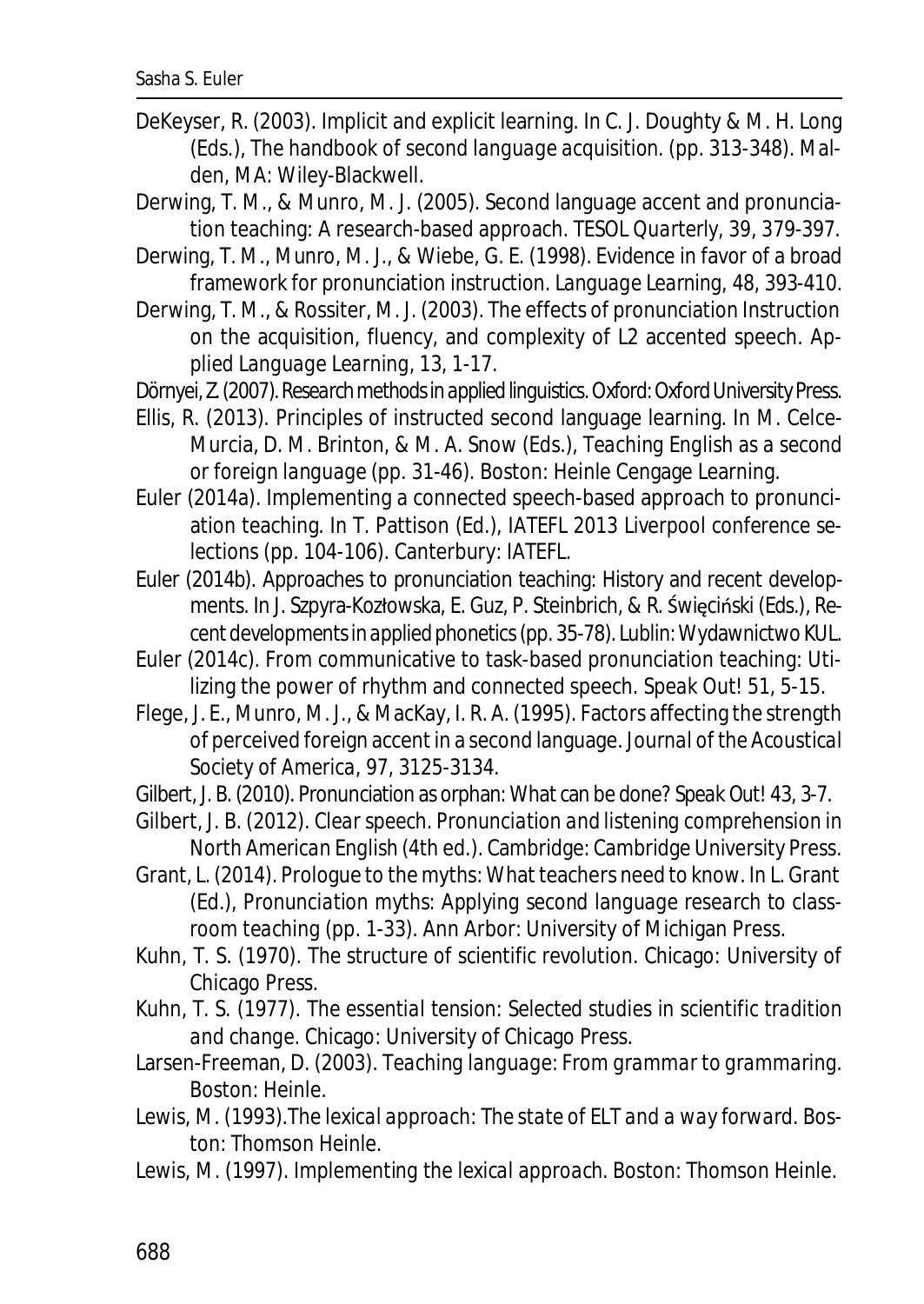- Long, M. H., & Robinson, P. (1998). Focus on form: Theory, research and practice. In C. J. Doughty & J. Williams (Eds.), *Focus on form in classroom second language acquisition* (pp. 15-41). Cambridge: Cambridge University Press.
- Munro, M. J. (2008). Foreign accent and speech intelligibility. In J. G. Hansen Edwards & M. L. Zampini (Eds.), *Phonology and second language acquisition* (pp. 193-219). Philadelphia: John Benjamins.
- Nunan, D. (2004). *Task-based language teaching*. Cambridge: Cambridge University Press.
- Piske, T., Flege J. E., MacKay, I. R. A., & Meador, D. (2011). Investigating native and non-native vowels produced in conversational speech. In M. Wrembel, M. Kul, & K. Dziubalska-Kołaczyk (Eds.), *Achievements and perspectives in the acquisition of second language speech: New sounds 2010: Vol. 2* (pp. 195-205)*.* Bern: Peter Lang.
- Post, B., & Nolan, F. (2011). Data collection for prosodic analysis of continuous speech and dialectal variation. In A. C. Cohn, C. Fougeron, & M. Huffman (Eds.),*The Oxford handbook of laboratory phonology*(pp. 538-547). Oxford: Oxford University Press.
- Pritchard, A., & Woollard, J. (2010). *Psychology for the classroom: Constructivism and social learning*. Oxon: Routledge.
- Ricard, E. (1986). Beyond fossilization: A course on strategies and techniques in pronunciation for advanced adult learners. *TESL Canada Journal,*s1, 243-253.
- Strange, W., & Shafer, V. L. (2008). Speech perception in second language learners: The reeducation of selective perception. In J. G. Hansen Edwards & M. L. Zampini (Eds.), *Phonology and second language acquisition* (pp. 159- 193)*.* Philadelphia: John Benjamins.
- Spada, N. (2011). Beyond form-focused instruction: Reflections on past, present and future research. *Language Teaching, 44*, 225-236.
- Szczepek-Reed, B. (2011). *Analyzing conversation: An introduction to prosody*. Basingstoke: Palgrave Macmillan.
- Warner, N. (2011). Methods for studying spontaneous speech. In A. C. Cohn, C. Fougeron, & M. Huffman (Eds.), *The Oxford handbook of laboratory phonology* (pp. 621-633). Oxford: Oxford University Press.
- Watkins, M. A, Rauber, A. S., & Baptista, B. O. (Eds.). (2009). *Recent research in second language phonetics/phonology*. Cambridge: Cambridge Scholars.
- Widdowson, H. G. (1984). *Explorations in applied linguistics 2*. Oxford: Oxford University Press.
- Widdowson, H. G. (2000). On the limitations of linguistics applied. *Applied Linguistics, 21*(1), 3-25.
- Zampini, M. L. (2008). L2 speech production research: Findings, issues, and advances. In J. G. Hansen Edwards & M. L. Zampini (Eds.), *Phonology and second language acquisition* (pp. 219-251). Philadelphia: John Benjamins.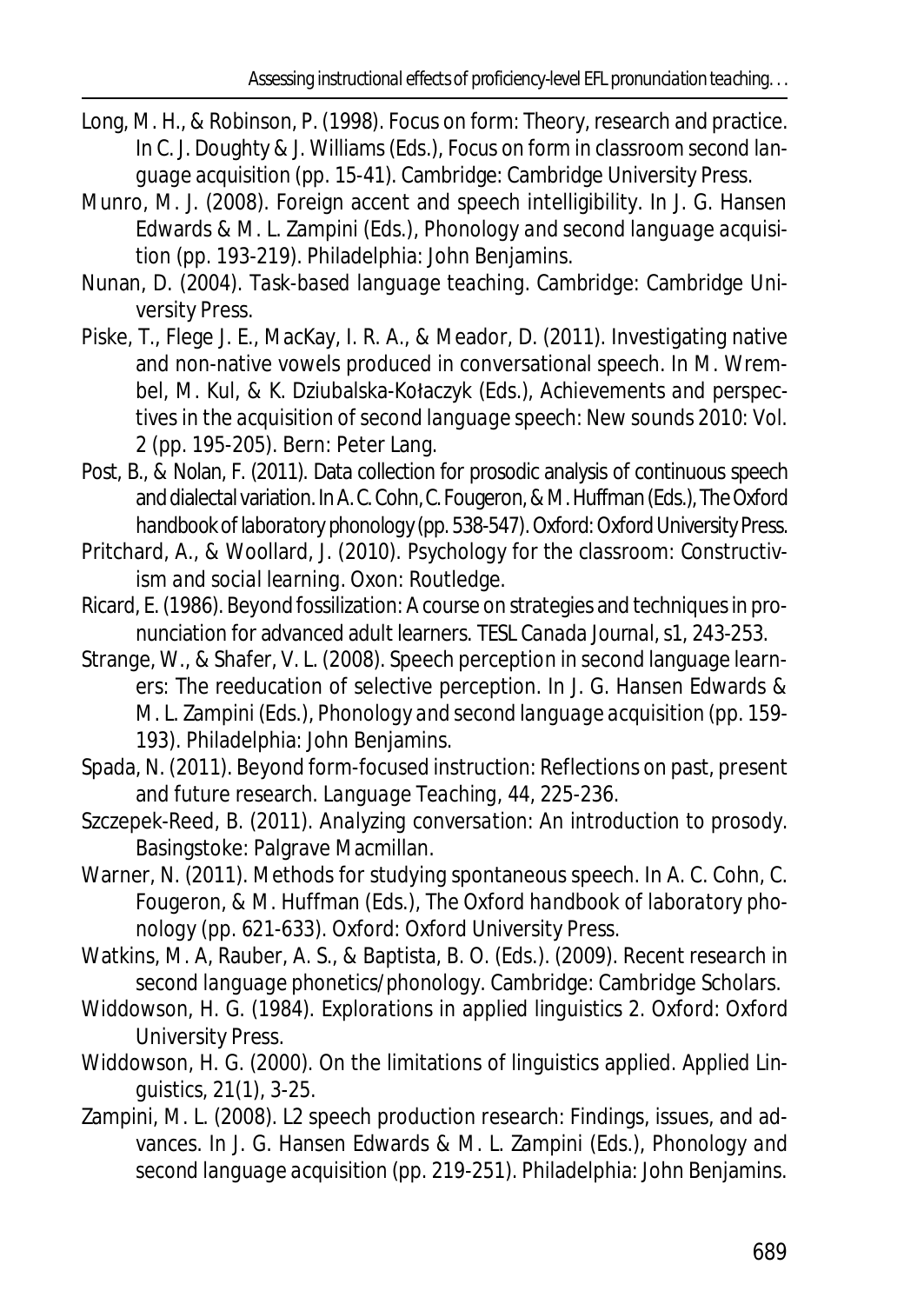#### **APPENDIX A**

**Outline of the ConSpA**

The idea for the connected speech-based approach (ConSpA) initially arose when I noticed in advanced/proficiency EFL classes I taught at the time that even such highly advanced learners were not able to comprehend authentic L1 English. I came to realize that there is a significant mismatch between students' use of rhythm and resulting connected speech phenomena, and respective use of such phonological features by L1 speakers. Interestingly, J. D. Brown (Brown & Kondo-Brown, 2006a; Brown, in press a) started his inquiry into teaching connected speech in a very similar way when a Chinese student once asked him: "Why is it that I can understand you in class, but cannot understand you when you talk to other American teachers?"

Connected speech is a phonological aspect that is virtually never taught in ESL/EFL classes because there are so many apparently random rules that, in isolation, bear no real meaning on their own, thus making connected speech phenomena practically impossible to teach by standards of current methodology. Further, rhythm and connected speech are rather intangible phonological aspects with very low perceptual saliency, which makes even noticing extremely difficult. The question, therefore, is how to make such phonological aspects processable and therefore teachable in a meaningful manner?

The solution proposed by the ConSpA is to present connected speech as consequence of the workings of English prosody. Prosody stands at the center of contemporary pronunciation pedagogy because of its meaning and context-generating quality and therefore offers a possibility to introduce connected speech in a meaningful context. As I have argued elsewhere (Euler, 2014a, p. 105-106), "connected speech becomes teachable and processable by helping students develop a solid understanding of prosodic areas like rhythm, thought grouping and primary stress allocation. In doing so the issue of individual rules, in turn, also becomes less of a problem because they will now appear as somewhat of a logical consequence." This results in the following kind of syllabus (see Euler, 2014a, 2014b for a detailed presentation), usable either in intensive courses or as a subsyllabus in regular ESL/EFL programs (Euler, 2014b):

Rhythm -> Intonation units -> Pitch & intonation contours -> Coalescent assimilation, deletion & reduction -> Linking & regressive assimilation <-> Sounds & positional variation

After students have explored rhythm and other prosodic aspects, they will see that something has to happen in sequences of unstressed function words in order to maintain stresstiming (see Euler, 2014c). By the time the prosody components are completed, they will have come across connected speech phenomena (with the teacher initiating some awareness-raising in such situations) so many times that they are, indeed, highly motivated to study this area systematically. The problem of individual rules can further be treated by "creating larger categories – coalescent assimilation, deletion and linking – and treating individual rules as possible instances that students can discover under the same framework (such as deletion)" (Euler, 2014a, p. 106).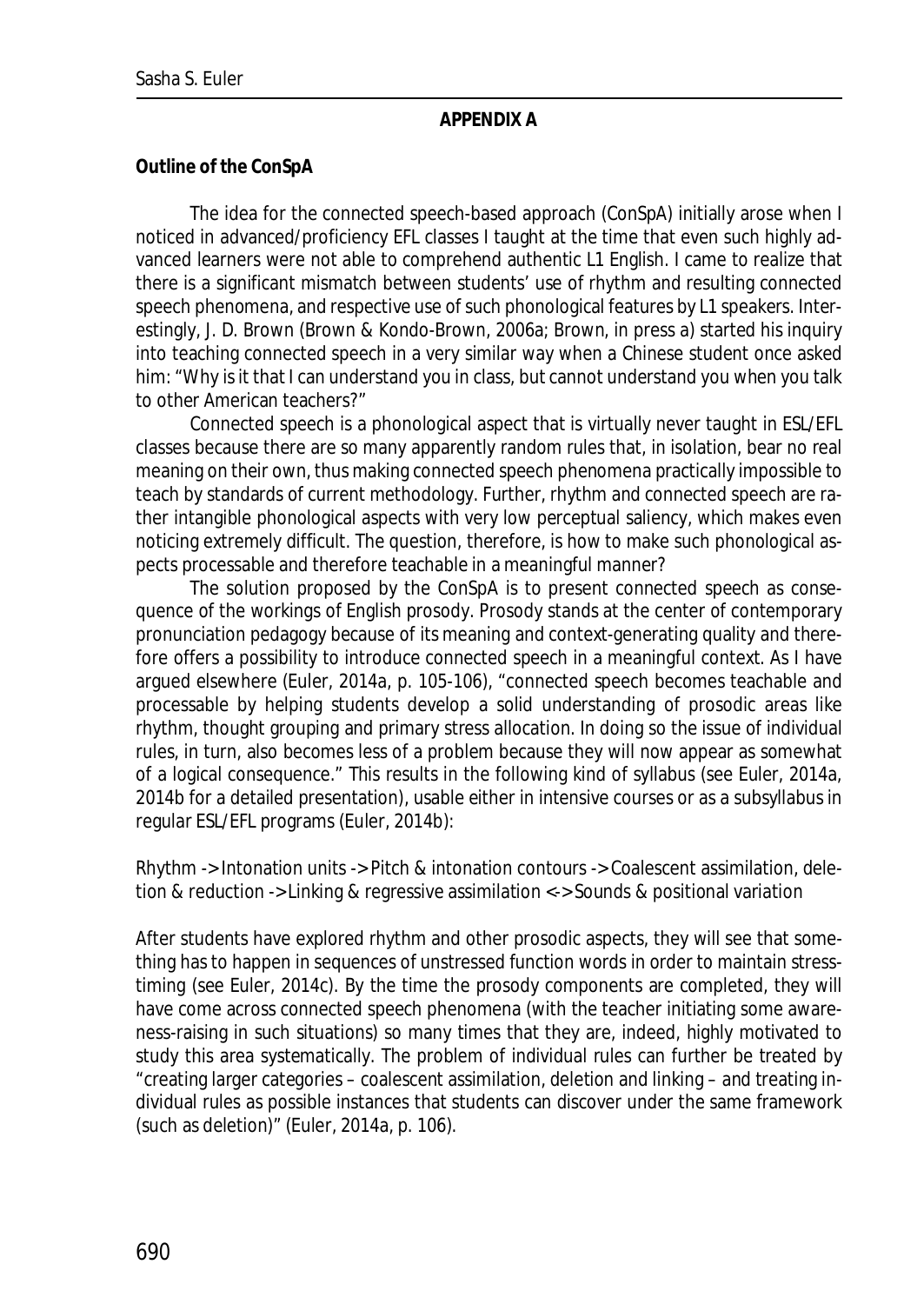Methodologically, in the course reported in this paper the Celce-Murcia model of communicative pronunciation teaching (Celce-Murcia et al., 2011) was predominantly used, which follows the following sequence:

Analysis -> Listening discrimination -> Controlled practice -> Guided practice -> Free practice

However, some task-based lessons were also included in which students start with processing input, during which they realize a need for language form which is then addressed at the end (e.g., Willis & Willis, 2007). In the ConSpA this is achieved through students not being able to understand L1 English and wanting to be able to decode the stream of speech (cf. Cauldwell, 2013). This is a cognitive window of opportunity for language practice. Once students realize that this is no "magic," that listening comprehension difficulties stem from not being able to recognize and process a distinctive set of phonological features, they will be very motivated to work on these features (see Euler, 2014c for a detailed discussion of task-based pronunciation teaching under a ConSpA framework). In addition, research has repeatedly shown that many learners do, in fact, strive for a native-like accent (e.g., Derwing, 2003) (as the students in the present study reported too), so these two aspects (comprehension and production) can easily be addressed complementing each other. This possibility is highly useful as it is very much in accordance with the focus on form system underlying much of structure teaching in task-based methodology (Doughty & Williams, 1998; Long & Robinson, 1998).

References

- Brown, J. D. (in press a). *Shaping students' pronunciation: Teaching the connected speech of North American English*. Honolulu, HI: University of Hawaii at Manoa.
- Derwing, T. M. (2003). What do ESL students say about their accents? *Canadian Modern Language Review*, *59*, 545-564.
- Doughty, C. J., & Williams, J. (1998). Pedagogical choices in focus on form. In C. J. Doughty & J. Williams (Eds.), *Focus on form in classroom second language acquisition* (pp. 197-261). Cambridge: Cambridge University Press.
- Willis, D., & Willis, J. (2007). *Doing task-based teaching*. Oxford: Oxford University Press.